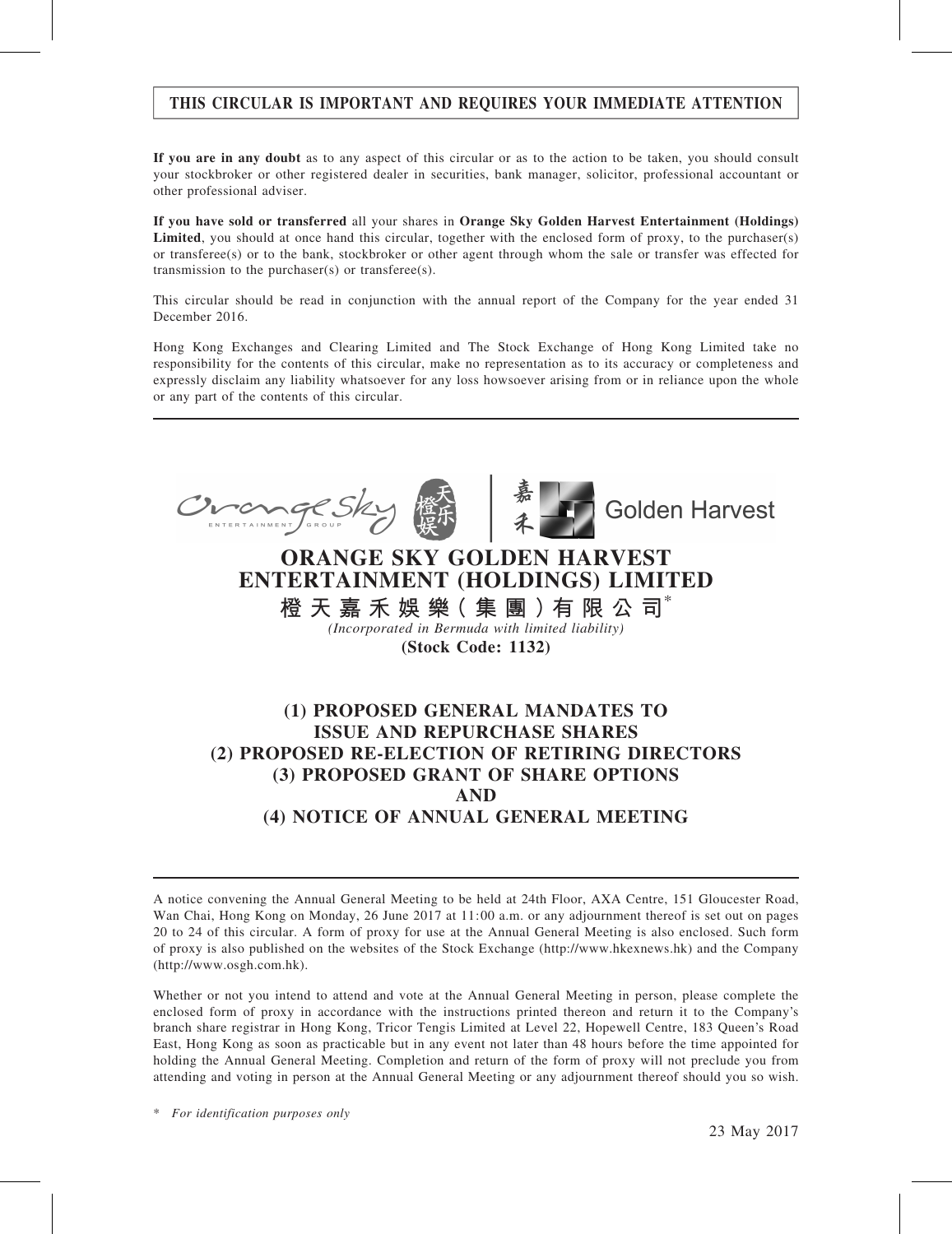## **CONTENTS**

## Page

| Appendix I — Explanatory statement for the Repurchase Mandate $\dots \dots \dots \dots \dots$ 13 |  |
|--------------------------------------------------------------------------------------------------|--|
|                                                                                                  |  |
|                                                                                                  |  |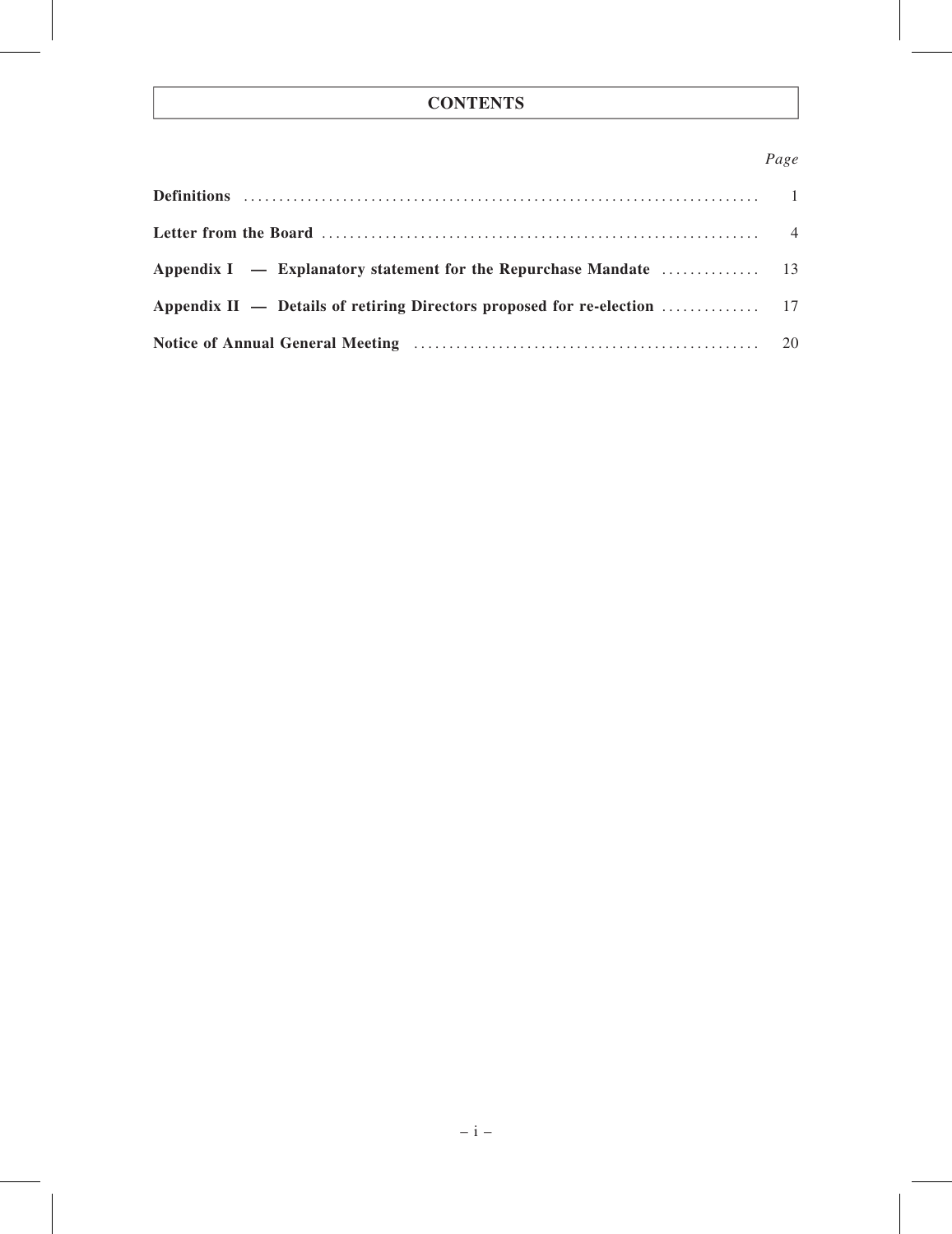In this circular, the following expressions shall have the following meanings unless the context indicates otherwise:

| "Annual General Meeting"     | the annual general meeting of the Company to be held at<br>24th Floor, AXA Centre, 151 Gloucester Road, Wan Chai,<br>Hong Kong on Monday, 26 June 2017 at 11:00 a.m., notice<br>of which is set out on pages 20 to 24 of this circular; |  |  |  |  |  |
|------------------------------|-----------------------------------------------------------------------------------------------------------------------------------------------------------------------------------------------------------------------------------------|--|--|--|--|--|
| "associate(s)"               | has the same meaning ascribed to it under the Listing<br>Rules;                                                                                                                                                                         |  |  |  |  |  |
| "Board"                      | the board of Directors;                                                                                                                                                                                                                 |  |  |  |  |  |
| "Bye-Laws"                   | the bye-laws of the Company;                                                                                                                                                                                                            |  |  |  |  |  |
| "close associate(s)"         | has the same meaning ascribed to it under the Listing<br>Rules;                                                                                                                                                                         |  |  |  |  |  |
| "Company"                    | Orange Sky Golden Harvest Entertainment (Holdings)<br>Limited, a company incorporated in Bermuda with limited<br>liability, and the shares of which are listed on the main<br>board of the Stock Exchange;                              |  |  |  |  |  |
| "connected person(s)"        | has the same meaning ascribed to it under the Listing<br>Rules;                                                                                                                                                                         |  |  |  |  |  |
| "controlling shareholder(s)" | has the same meaning ascribed to it under the Listing<br>Rules;                                                                                                                                                                         |  |  |  |  |  |
| "core connected person(s)"   | has the same meaning ascribed to it under the Listing<br>Rules;                                                                                                                                                                         |  |  |  |  |  |
| "Directors"                  | the directors of the Company;                                                                                                                                                                                                           |  |  |  |  |  |
| "Exercise Price"             | HK\$0.840 per Share;                                                                                                                                                                                                                    |  |  |  |  |  |
| "Group"                      | the Company and its subsidiaries;                                                                                                                                                                                                       |  |  |  |  |  |
| "HK\$"                       | Hong Kong dollars, the lawful currency of Hong Kong;                                                                                                                                                                                    |  |  |  |  |  |
| "Hong Kong"                  | the Hong Kong Special Administrative Region of the<br>People's Republic of China;                                                                                                                                                       |  |  |  |  |  |
| "Independent Shareholders"   | Shareholders other than (i) Mr. Wu and his associates; (ii)<br>any core connected persons of the Company; and (iii) any<br>other Shareholders who are interested or involved in the<br>Options;                                         |  |  |  |  |  |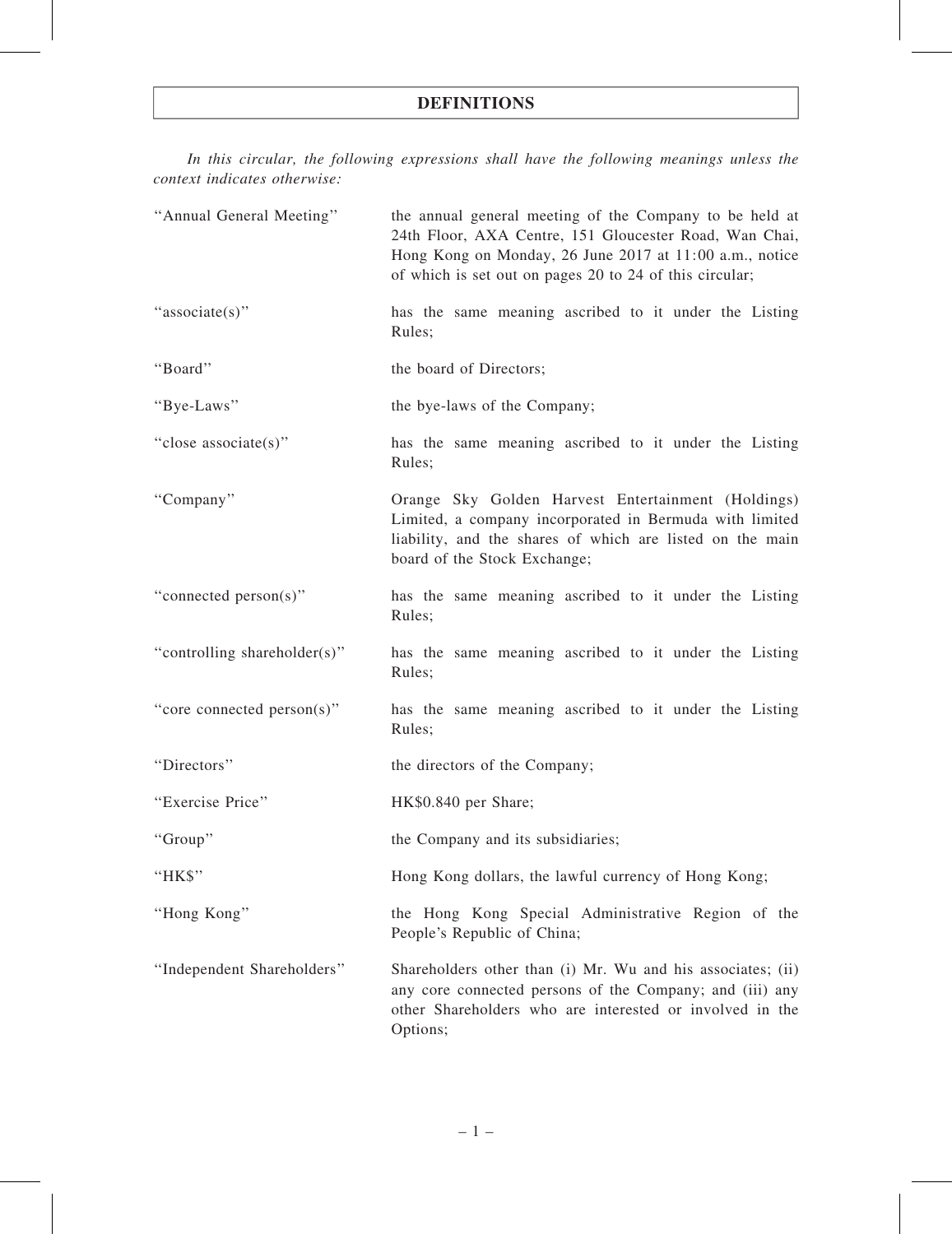## DEFINITIONS

| "Issue Mandate"           | the proposed general mandate to be granted to the Directors<br>to allot, issue and deal with new Shares not exceeding 20%<br>of the aggregate nominal amount of the share capital of the<br>Company in issue as at the date of passing of the ordinary<br>resolution granting such mandate;                                                                                                    |
|---------------------------|------------------------------------------------------------------------------------------------------------------------------------------------------------------------------------------------------------------------------------------------------------------------------------------------------------------------------------------------------------------------------------------------|
| "Latest Practicable Date" | 17 May 2017, being the latest practicable date prior to the<br>printing of this circular for ascertaining certain information<br>contained herein;                                                                                                                                                                                                                                             |
| "Listing Rules"           | the Rules Governing the Listing of Securities on the Stock<br>Exchange;                                                                                                                                                                                                                                                                                                                        |
| "Mr. Wu"                  | Mr. Wu Kebo, the Chairman of the Company and an<br>executive Director, who is interested in 1,951,403,497<br>Shares (representing approximately 71.13% of the existing<br>issued share capital of the Company as at the Latest<br>Practicable Date), of which (i) 1,841,669,068 Shares are<br>issued; and (ii) 109,734,429 Shares to be issued upon<br>exercise of the options held by Mr. Wu; |
| " $Option(s)$ "           | the 106,991,400 share options conditionally granted to the<br>Proposed Grantee under the Share Option Scheme to<br>subscribe for 106,991,400 Shares in aggregate at the<br>Exercise Price;                                                                                                                                                                                                     |
| "Proposed Grantee"        | Mr. Wu;                                                                                                                                                                                                                                                                                                                                                                                        |
| "Repurchase Mandate"      | the proposed general mandate to be granted to the Directors<br>to permit the repurchase of fully paid up Shares of up to<br>10% of the aggregate nominal amount of the share capital<br>of the Company in issue as at the date of passing of the<br>ordinary resolution granting such mandate;                                                                                                 |
| "SFO"                     | the Securities and Futures Ordinance (Chapter 571 of the<br>Laws of Hong Kong) as amended from time to time;                                                                                                                                                                                                                                                                                   |
| "Share(s)"                | the ordinary share(s) of $HK$0.1$ each in the share capital of<br>the Company;                                                                                                                                                                                                                                                                                                                 |
| "Share Option Scheme"     | the existing share option scheme adopted by the Company<br>on 11 November 2009;                                                                                                                                                                                                                                                                                                                |
| "Shareholder(s)"          | the holder(s) of the Share(s);                                                                                                                                                                                                                                                                                                                                                                 |
| "Stock Exchange"          | The Stock Exchange of Hong Kong Limited;                                                                                                                                                                                                                                                                                                                                                       |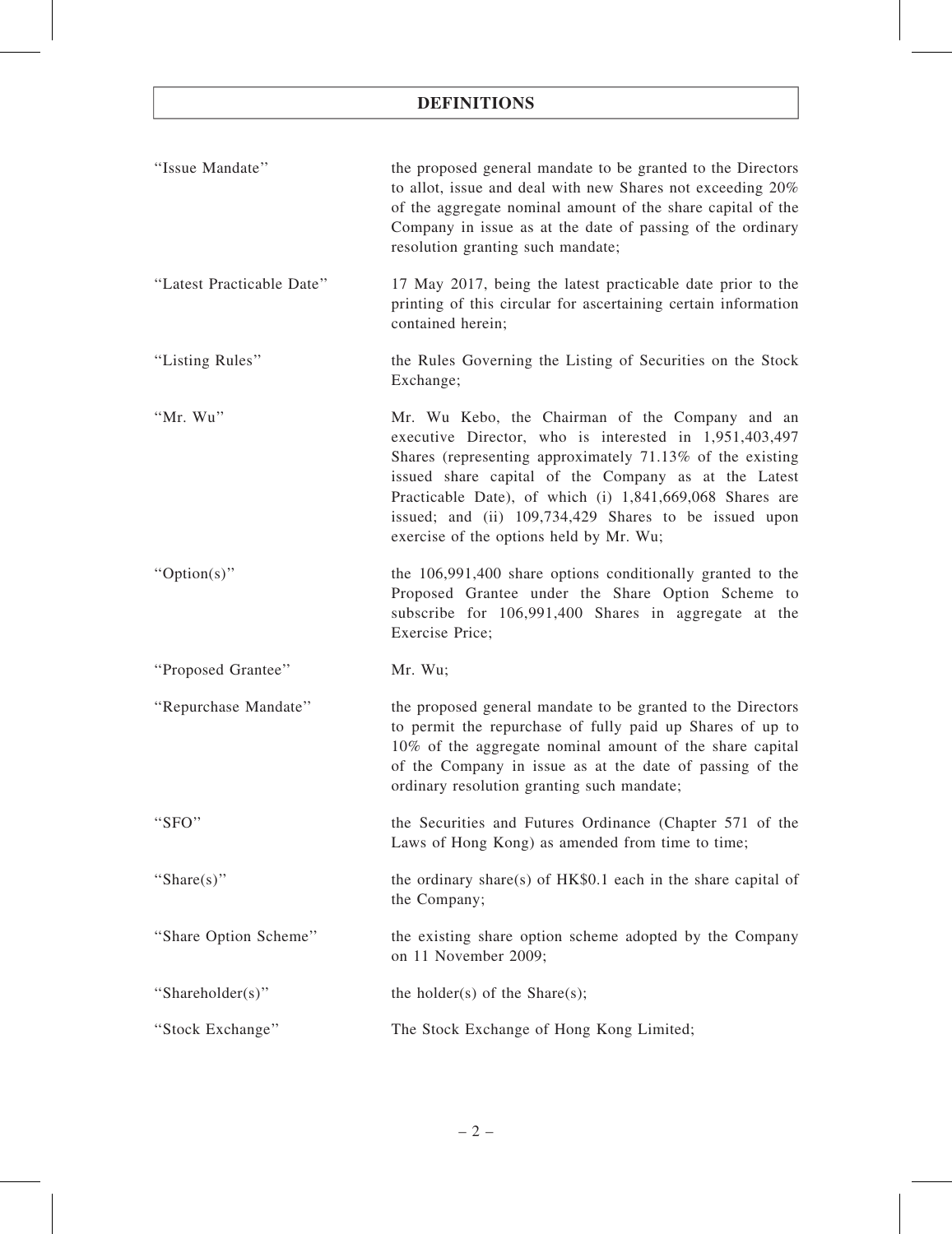## DEFINITIONS

| "substantial shareholder(s)" | has the same meaning ascribed to it under the Listing<br>Rules: |
|------------------------------|-----------------------------------------------------------------|
| "Takeovers Code"             | the Hong Kong Code on Takeovers and Mergers; and                |
| $\lq\lq q_0$ "               | per cent.                                                       |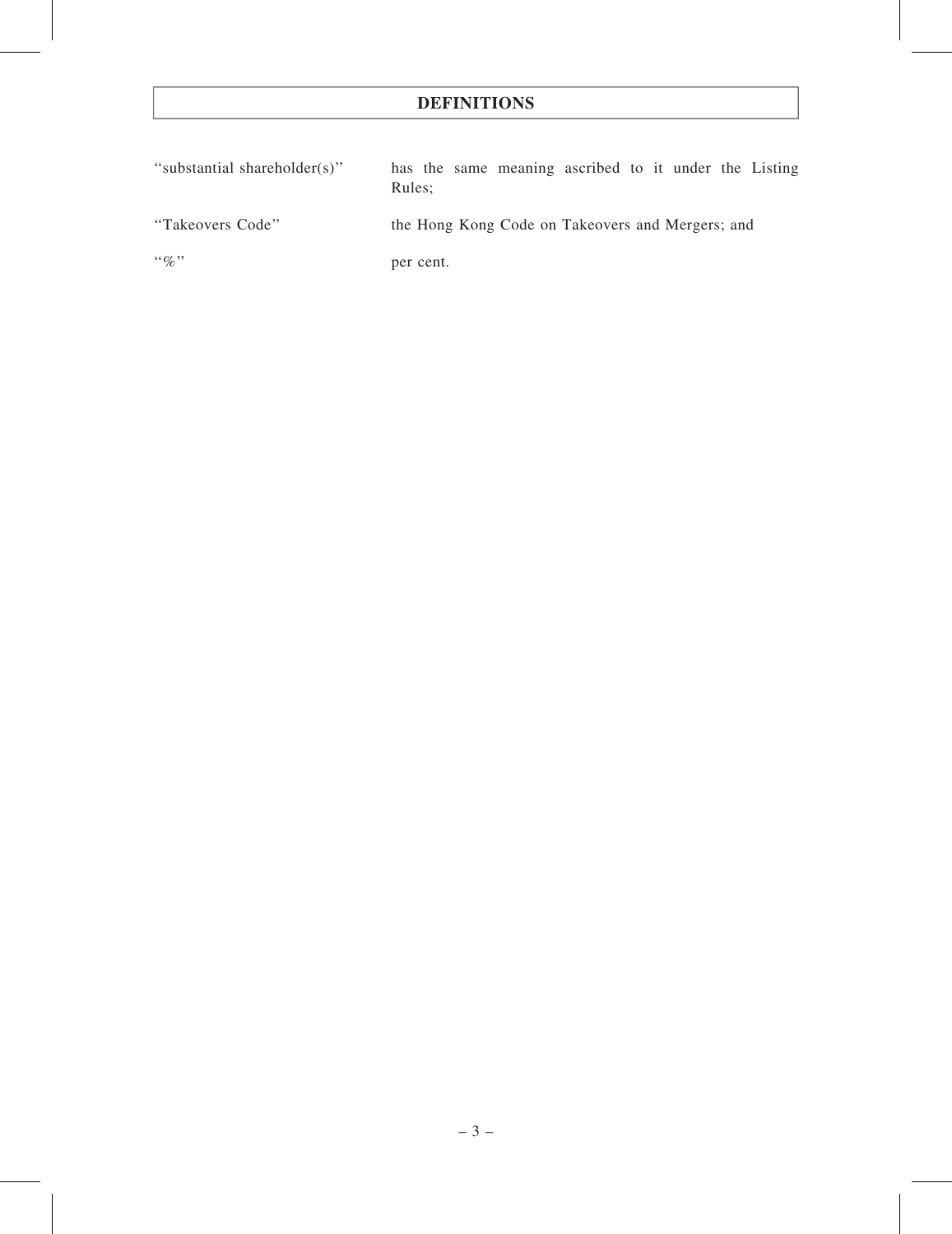



**Golden Harvest** 

# ORANGE SKY GOLDEN HARVEST ENTERTAINMENT (HOLDINGS) LIMITED

橙 天 嘉 禾 娛 樂 ( 集 團 ) 有 限 公 司 $^*$ (Incorporated in Bermuda with limited liability)

(Stock Code: 1132)

Chairman and Executive Director: Mr. Wu Kebo

Executive Directors: Mr. Mao Yimin Mr. Li Pei Sen Ms. Wu Keyan Ms. Chow Sau Fong, Fiona

Independent non-executive Directors: Mr. Leung Man Kit Ms. Wong Sze Wing Mr. Fung Chi Man, Henry

Registered office: Clarendon House 2 Church Street Hamilton HM11 Bermuda

Principal place of business: 24th Floor AXA Centre 151 Gloucester Road Wan Chai Hong Kong

23 May 2017

To the Shareholders

Dear Sir/Madam,

## (1) PROPOSED GENERAL MANDATES TO ISSUE AND REPURCHASE SHARES (2) PROPOSED RE-ELECTION OF RETIRING DIRECTORS (3) PROPOSED GRANT OF SHARE OPTIONS AND (4) NOTICE OF ANNUAL GENERAL MEETING

#### INTRODUCTION

The purpose of this circular is to provide you with information regarding resolutions to be proposed at the Annual General Meeting regarding (i) the approval for granting the Issue Mandate, the Repurchase Mandate and the extension of the Issue Mandate; (ii) the proposed reelection of the retiring Directors; and (iii) the proposed grant of Option(s).

\* For identification purposes only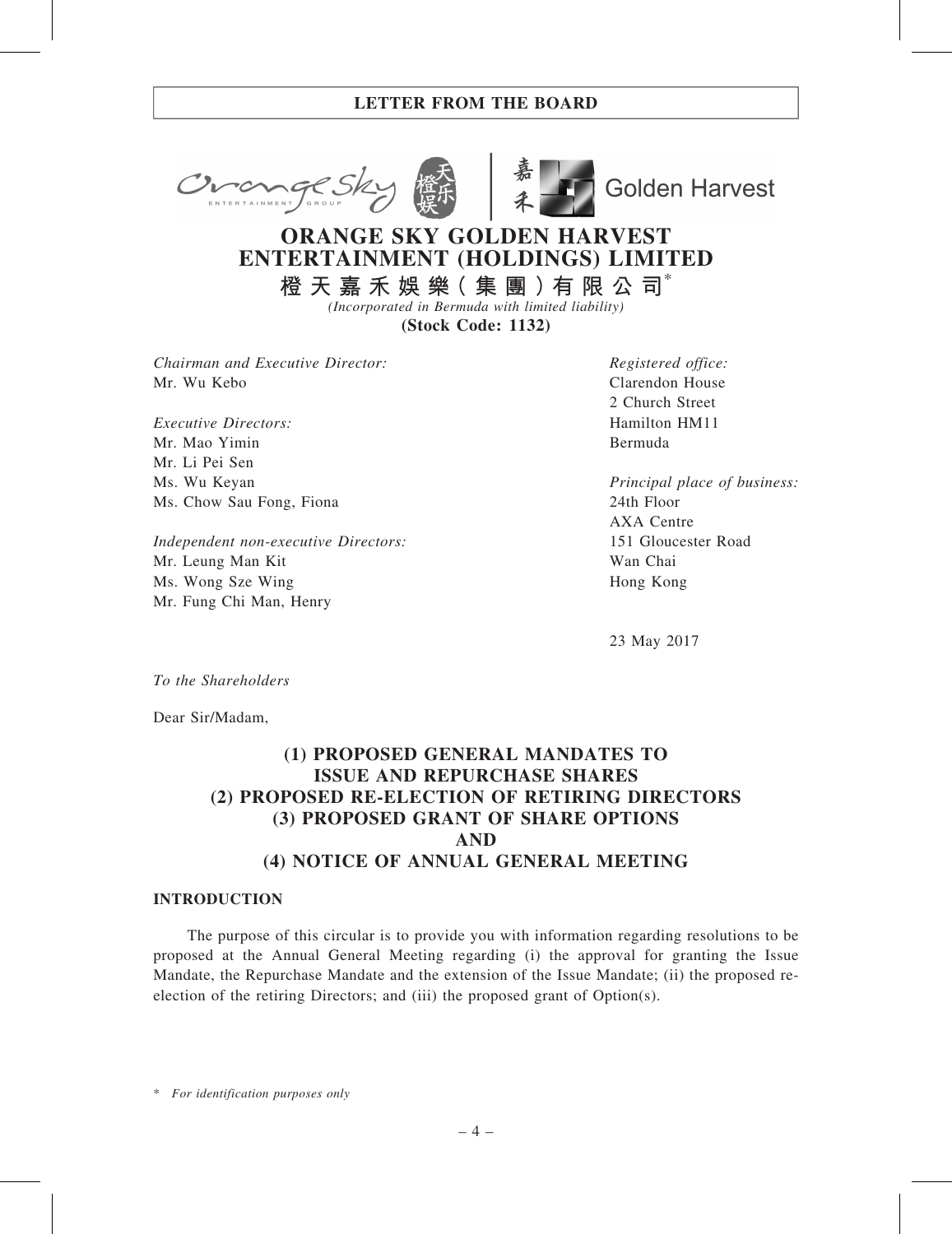#### GENERAL MANDATES TO ISSUE AND REPURCHASE SHARES

At the annual general meeting of the Company held on 3 June 2016, the Shareholders passed ordinary resolutions granting the Directors general mandates to allot and issue new Shares and to repurchase Shares. Such mandates will expire and lapse at the conclusion of the Annual General Meeting. It is therefore proposed to renew the Issue Mandate and Repurchase Mandate at the Annual General Meeting.

#### Issue Mandate

At the Annual General Meeting, an ordinary resolution will be proposed to the Shareholders to consider and, if thought fit, approve the Issue Mandate which will enable the Directors to exercise the power of the Company to allot, issue and otherwise deal with new Shares not exceeding 20% of the aggregate nominal amount of the share capital of the Company in issue on the date of passing such resolution. In addition, an ordinary resolution will also be proposed to the Shareholders to consider and, if thought fit, approve the extension of the Issue Mandate by adding to the aggregate number of Shares which may be allotted or agreed conditionally or unconditionally to be allotted by the Directors pursuant to the Issue Mandate the number of Shares repurchased under the Repurchase Mandate, if granted.

As at the Latest Practicable Date, the issued and fully paid up share capital of the Company comprised 2,743,369,248 Shares. Assuming that there is no change in the issued and fully paid up share capital of the Company between the period from the Latest Practicable Date to the date of passing the resolution approving the Issue Mandate, the maximum number of Shares which may be issued pursuant to the Issue Mandate will be 548,673,849 Shares.

Details of the Issue Mandate and the extension of the Issue Mandate are respectively set out in ordinary resolutions nos. 4 and 6 in the notice of the Annual General Meeting set out on pages 21 to 23 of this circular.

#### Repurchase Mandate

At the Annual General Meeting, an ordinary resolution will be proposed to the Shareholders to consider and, if thought fit, approve the Repurchase Mandate which will enable the Directors to exercise the power of the Company to repurchase Shares up to 10% of the issued and fully paid up share capital of the Company as at the date of passing of such resolution. The Company's authority is restricted to repurchase Shares in the market in accordance with the Listing Rules.

Assuming that there is no change in the issued and fully paid up share capital of the Company between the period from the Latest Practicable Date to the date of passing the resolution approving the Repurchase Mandate, the maximum number of Shares which may be repurchased pursuant to the Repurchase Mandate will be 274,336,924 Shares.

Pursuant to the Listing Rules, an explanatory statement containing all the information reasonably necessary to enable you to make an informed decision on whether to vote for or against the ordinary resolution to approve the Repurchase Mandate is set out in Appendix I hereto.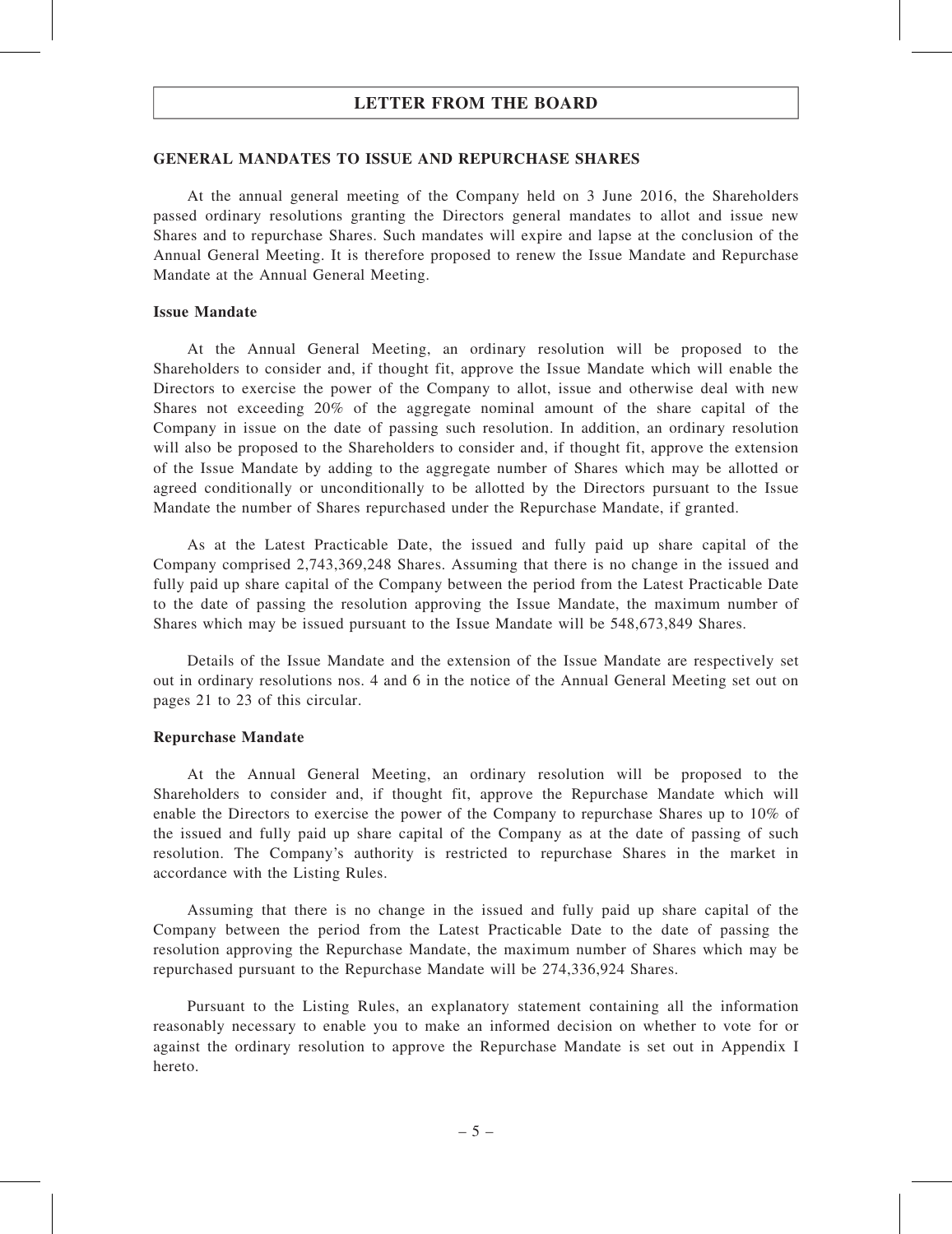Details of the Repurchase Mandate are set out in ordinary resolution no. 5 in the notice of the Annual General Meeting set out on page 22 of this circular.

Both the Issue Mandate and the Repurchase Mandate will expire upon the earliest of:

- (a) the conclusion of the next annual general meeting of the Company; or
- (b) the revocation or variation of such authority by an ordinary resolution of the Shareholders in a general meeting.

#### RE-ELECTION OF RETIRING DIRECTORS

Pursuant to the Bye-laws of the Company, at each AGM one-third of the Directors for the time being (or, if their number is not a multiple of three (3), the number nearest to but not less than one-third) shall retire from office by rotation provided that every Director shall be subject to retirement at least once every three years.

In accordance with clauses 87(1) and (2) of the Company's Bye-Laws, Mr. Li Pei Sen, Mr. Mao Yimin and Mr. Leung Man Kit will retire at the forthcoming annual general meeting and Mr. Li Pei Sen, Mr. Mao Yimin and Mr. Leung Man Kit, being eligible, offer themselves for re-election. Mr. Leung Man Kit has served as an independent non-executive Director of the Company for more than 9 years. During his years of appointment, Mr. Leung Man Kit has demonstrated his ability to provide an independent view to the Company's matters. Notwithstanding his years of service as an independent non-executive Director of the Company, the Board is of the view that Mr. Leung Man Kit is able to continue to fulfill his role as required and thus recommends him for re-election at the AGM. Further, the Company is of the view that Mr. Leung Man Kit meet the independence guidelines set out in Rule 3.13 of the Listing Rules and is independent in accordance with the terms of the guidelines.

Details of the retiring Directors proposed for re-election at the Annual General Meeting are set out in Appendix II of this circular.

#### PROPOSED GRANT OF SHARE OPTIONS

Reference is made to the announcement of the Company dated 13 April 2017 in relation to, among other things, the conditional grant of 106,991,400 Options pursuant to the Share Option Scheme to Mr. Wu.

Under the Share Option Scheme, the Directors are authorised to grant share options to the eligible participants to subscribe for Shares and to allot, issue and deal with the Shares pursuant to the exercise of the share options granted under the Share Option Scheme.

On 13 April 2017, the Board (including all independent non-executive Directors of the Company) resolved to conditionally grant 106,991,400 Options to the Proposed Grantee to subscribe for a total of 106,991,400 Shares under the Share Option Scheme. The total of 106,991,400 Shares to be issued under the Options represent approximately 3.9% of the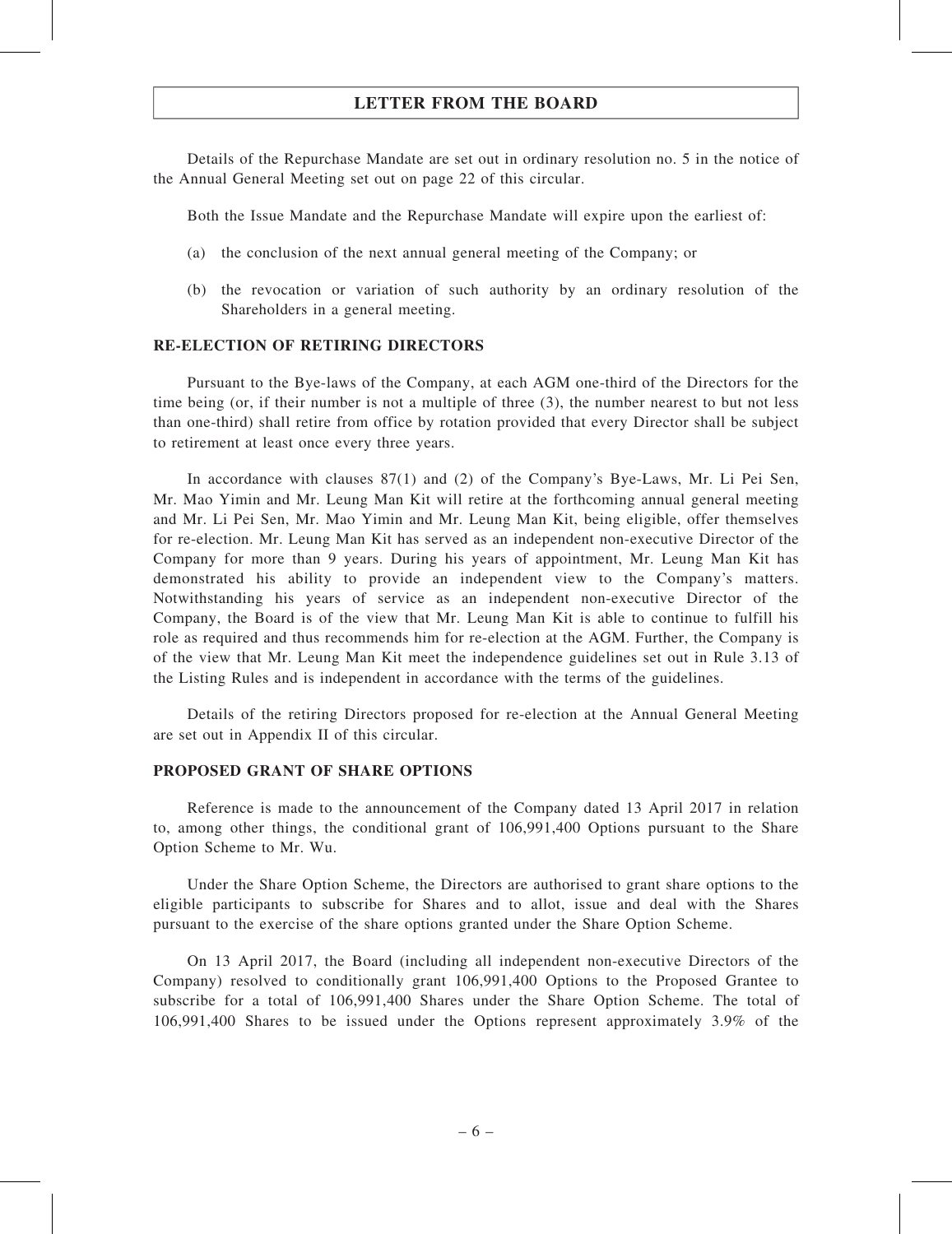existing issued share capital of the Company as at the Latest Practicable Date and approximately 3.75% of the enlarged issued share capital of the Company upon full exercise of the Options.

Details of the grant of the Options are as follows:

| Date of conditional grant                                                                                                                                                                                  |                      | 13 April 2017                                                                                                                                                                                                                                                                                                                                                                                                                                                                                                                                                                                                  |  |
|------------------------------------------------------------------------------------------------------------------------------------------------------------------------------------------------------------|----------------------|----------------------------------------------------------------------------------------------------------------------------------------------------------------------------------------------------------------------------------------------------------------------------------------------------------------------------------------------------------------------------------------------------------------------------------------------------------------------------------------------------------------------------------------------------------------------------------------------------------------|--|
| Exercise Price of the Options                                                                                                                                                                              | $\ddot{\cdot}$       | HK\$0.840 per Share, which was determined as the<br>highest of:                                                                                                                                                                                                                                                                                                                                                                                                                                                                                                                                                |  |
|                                                                                                                                                                                                            |                      | HK\$0.830, being the closing price of the<br>(i)<br>Share as stated in the Stock Exchange's daily<br>quotation sheet on 13 April 2017 (that is, the<br>date of the conditional grant of the Options);                                                                                                                                                                                                                                                                                                                                                                                                          |  |
|                                                                                                                                                                                                            |                      | HK\$0.840, being the average closing price of<br>(ii)<br>the Share as stated in the Stock Exchange's<br>daily quotation sheet for the five business<br>days immediately preceding 13 April 2017;<br>and                                                                                                                                                                                                                                                                                                                                                                                                        |  |
|                                                                                                                                                                                                            |                      | (iii) HK\$0.10, being the nominal value of a Share.                                                                                                                                                                                                                                                                                                                                                                                                                                                                                                                                                            |  |
| Total number of Shares which<br>may be issued upon full<br>exercise of the Options and<br>the approximate percentage in<br>the issued share capital of the<br>Company as at the Latest<br>Practicable Date |                      | 106,991,400 Shares (3.9%)                                                                                                                                                                                                                                                                                                                                                                                                                                                                                                                                                                                      |  |
| Validity period of the Options                                                                                                                                                                             |                      | During the period from 13 April 2017 to<br>12 April 2019 (both dates inclusive)                                                                                                                                                                                                                                                                                                                                                                                                                                                                                                                                |  |
| Rights attaching to the Shares to<br>be issued on exercise of the<br>Options                                                                                                                               | $\ddot{\phantom{a}}$ | The Shares to be allotted upon exercise of the<br>Options shall rank pari passu with the Shares<br>then in issue in all respects, including voting<br>rights, entitlement to dividends, transfer and<br>other rights (including those arising on<br>liquidation of the Company) paid or made on or<br>after the relevant exercise date of the Options.<br>The Options themselves, however, do not carry<br>any right to voting, dividend, transfer or other<br>rights (including those arising on the liquidation<br>of the Company) prior to their being exercised<br>and the underlying Shares being issued. |  |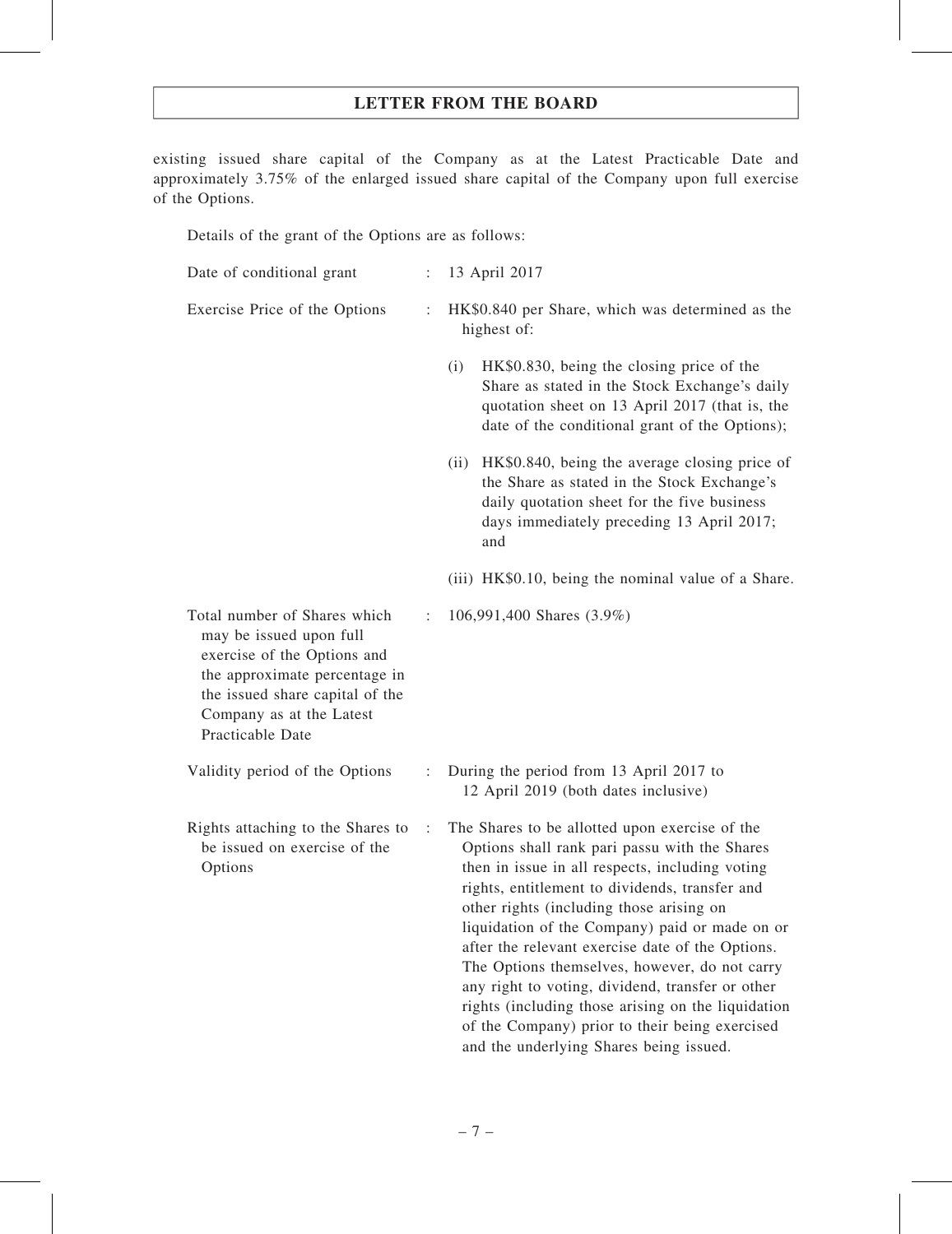The Options are exercisable once approved by the Independent Shareholders at the Annual General Meeting. No performance target has to be achieved before such Options become exercisable. The consideration payable upon acceptance of the Options is HK\$1.

None of the Directors is the trustee of the Share Option Scheme nor has direct or indirect interest in the trustee of the Share Option Scheme.

Subject to the terms of the Share Option Scheme as well as the Listing Rules, the Board has also resolved that Mr. Wu be authorised to grant 30,177,061 share options to any eligible participants (as defined in the Share Option Scheme) other than himself at his own discretion in the future.

#### Listing Rules Implications

The grant of the Options to Mr. Wu Kebo was reviewed and approved by the independent non-executive Directors of the Company in accordance with Rule 17.04(1) of the Listing Rules on 13 April 2017.

Pursuant to Rule 17.04(1) of the Listing Rules and the terms of the Share Option Scheme, where a grant of share options to a substantial shareholder of the Company would result in the Shares issued and to be issued upon exercise of all the share options (including share options exercised, cancelled and outstanding) to such person in the 12-month period up to and including the date of such grant:

- (i) representing in aggregate over 0.1% of the Shares in issue; and
- (ii) having an aggregate value, based on the closing price of the Shares on the date of each grant, in excess of HK\$5 million,

such grant of share options must be approved by the independent shareholders at a general meeting at which all core connected persons of the listed issuer (i.e. a director, chief executive or substantial shareholder of the listed issuer or any of its subsidiaries or a close associate of any of them) shall abstain from voting in favour, although they may vote against the resolution to approve the grant of share options at such general meeting.

Also, pursuant to Rule 17.03(4) of the Listing Rules, where any further grant of share options to the grantees would result in the shares issued and to be issued upon exercise of all share options granted and to be granted to such person (including exercised, cancelled and outstanding) in the 12-month period up to and including the date of such further grant representing in aggregate over 1% of the relevant class of shares in issue, such further grant must be separately approved by shareholders in general meeting.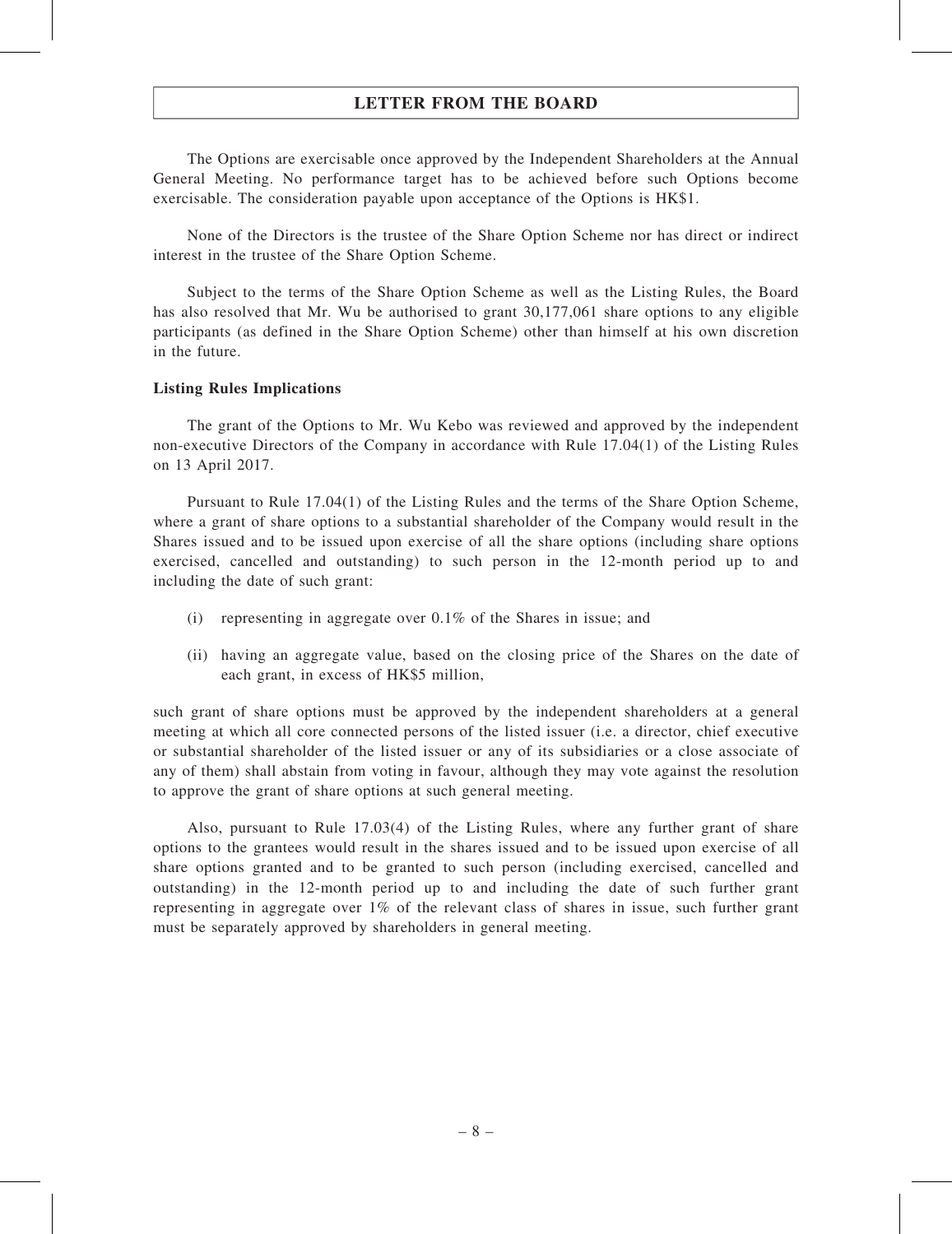As at the Latest Practicable Date, without taking into account the Options conditionally granted to Mr. Wu, Mr. Wu is the chairman, an executive Director and a substantial shareholder of the Company who was interested in  $1,841,669,068$  Shares<sup>1</sup>, representing approximately 67.13%<sup>1</sup> of the existing issued share capital of the Company.

As the total number of Shares to be issued upon exercise of the Options offered to be granted to Mr. Wu represents in aggregate over 0.1% of the Shares in issue and having an aggregate value in excess of HK\$5 million, based on the closing price of the Shares of HK\$0.830 on 13 April 2017; and as the total number of Shares issued and to be issued upon exercise of the Options granted to Mr. Wu would in a 12-month period exceed 1% of the Shares in issue, pursuant to Rule 17.04(1) of the Listing Rules, the grant of Options to Mr. Wu must be approved by the Independent Shareholders at the Annual General Meeting.

Mr. Wu and his associates shall abstain from voting on the relevant resolution in respect of the Options granted to him at the Annual General Meeting. Also, all core connected persons of the Company shall abstain from voting in favour on the relevant resolution in respect of the Options granted to Mr. Wu at the Annual General Meeting. As at the Latest Practicable Date, the core connected persons of the Company collectively hold 1,842,739,068 Shares in aggregate, representing approximately 67.17% of the issued share capital of the Company.

Set out below are number of Shares and approximate percentage of the existing issued share capital of the Company held by each core connected person as at the Latest Practicable Date:

| Name of core<br>connected person | <b>Relationship with</b><br>the Company                     | Number of<br><b>Shares</b><br>interested | Approximate<br>percentage to<br>existing<br>number of<br><b>Shares in issue</b> |
|----------------------------------|-------------------------------------------------------------|------------------------------------------|---------------------------------------------------------------------------------|
| Wu Kebo                          | Executive Director, Chairman<br>and substantial shareholder | 1,841,669,068                            | 67.13%                                                                          |
| Li Pei Sen                       | <b>Executive Director</b>                                   | 200,000                                  | 0.01%                                                                           |
| Wu Keyan                         | <b>Executive Director</b>                                   | 500,000                                  | 0.02%                                                                           |
| Leung Man Kit                    | Independent non-executive<br>Director                       | 370,000                                  | 0.01%                                                                           |

As at the Latest Practicable Date, none of the Shareholders who are required to abstain from voting in favour has given the Company notice of his/her/its intention to vote against the relevant resolution at the Annual General Meeting.

Note

<sup>&</sup>lt;sup>1.</sup> As at the Latest Practicable Date, Mr. Wu is interested in a total number of 1,951,403,497 Shares, of which (i) 1,841,669,068 Shares are issued; and (ii) 109,734,429 Shares to be issued upon exercise of the options held by Mr. Wu.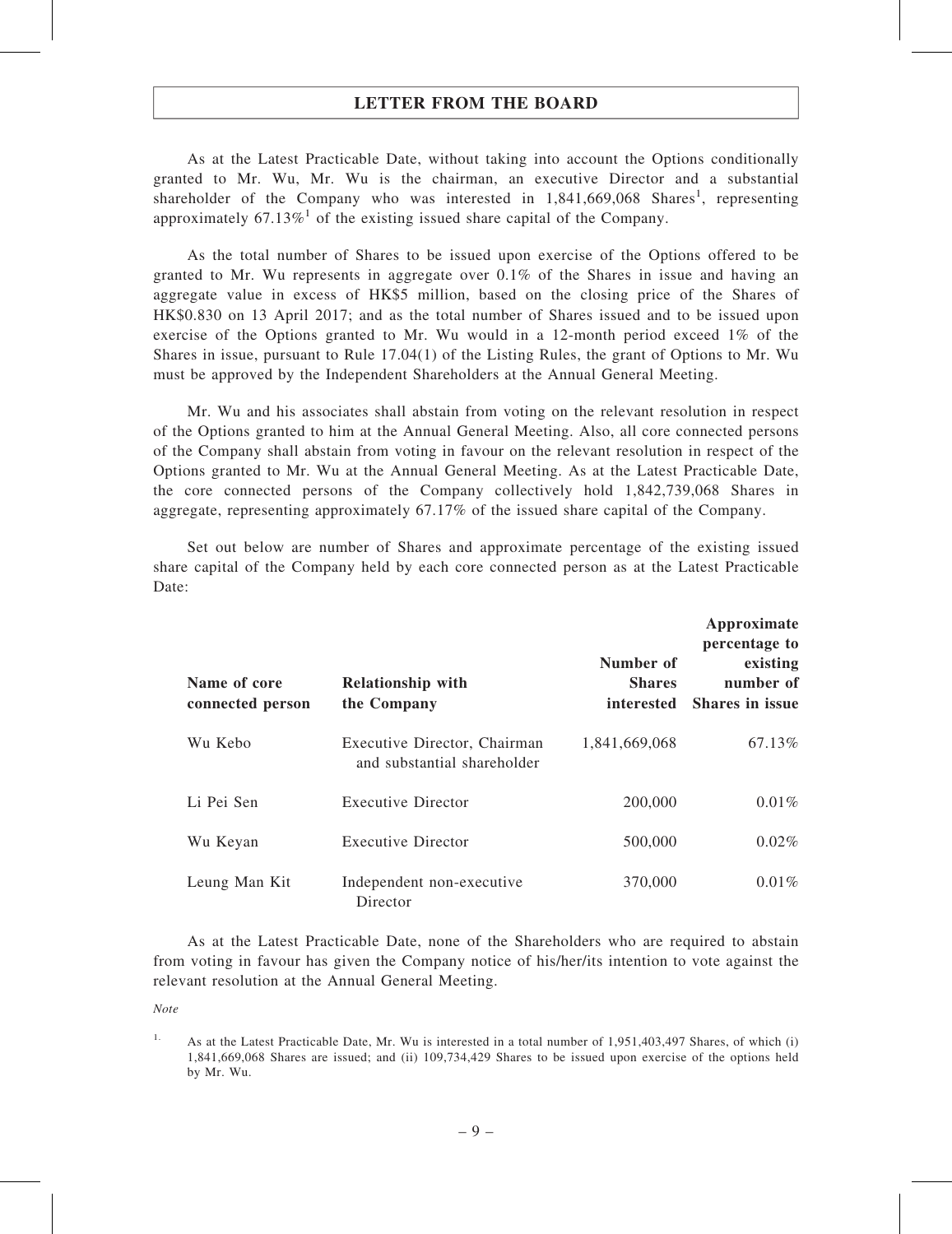#### General

To the best of the knowledge, information and belief of the Directors, as at the Latest Practicable Date, there was no discrepancy between any beneficial shareholding interest in the Company as disclosed in this circular and the number of Shares in the Company in respect of which each of them will control or will be entitled to exercise control over the voting right at the Annual General Meeting.

#### Reasons for granting the Options

Mr. Wu is the chairman and executive Director of the Group. Mr. Wu is responsible for the overall strategic planning and formulation of corporate policies of the Group. He graduated with a Bachelor's degree in Business Administration from the SOKA University Japan in 1992. Mr. Wu has been involved in high technology and telecommunications businesses since the 1990s. He is also experienced in music and musical production, artist management and advertising business in the People's Republic of China. In particular, Mr. Wu acted respectively as executive producer of the two Chinese films Red Cliff and The Warlords, as well as producer of other Chinese titles including Call for Love, I am Liu Yuejin and Dangerous Games.

As disclosed in the announcement of the Company dated 9 February 2017 in relation to the disposal of City Entertainment Corporation Limited, the Company intends to further grow its business and operations and to continue to produce and seek investment opportunities in quality film production projects with the potential for high box office returns by either actively leading the production process or passively investing in such films as a minority investor. The Board is of the view that the specialist knowledge and skills possessed by Mr. Wu will help ensure the proper and successful execution of these plans. Given Mr. Wu's expertise and management skills, his continued contribution to the Group will be of critical importance to the future development and growth of the Group. The grant of the Options serves to provide incentives to Mr. Wu for his continued contribution to the Group and strengthen the bond between Mr. Wu and the Group. The Board is of the view that the grant of the Options is an appropriate way to motivate Mr. Wu who has contributed significantly to the growth and the development of the principal businesses of the Group. The Board believes that the granting of the Options is beneficial to the Company and the Shareholders as a whole.

Granting share options to key personnel as incentives for their prospective contribution is a common practice among Hong Kong listed companies. The granting of the Options would allow the Group to better utilize its resources. Further, the exercise of the Options in whole will raise additional general working capital of approximately HK\$89,872,776 for the Group. Having considered the potential benefits to be brought to the Group by the grant of Options, the Board is of the view that the granting of the Options would be an effective and appropriate way to incentivise Mr. Wu.

#### ANNUAL GENERAL MEETING

A notice convening the Annual General Meeting to be held at 24th Floor, AXA Centre, 151 Gloucester Road, Wan Chai, Hong Kong on Monday, 26 June 2017 at 11:00 a.m. or any adjournment thereof is set out on pages 20 to 24 of this circular. At the Annual General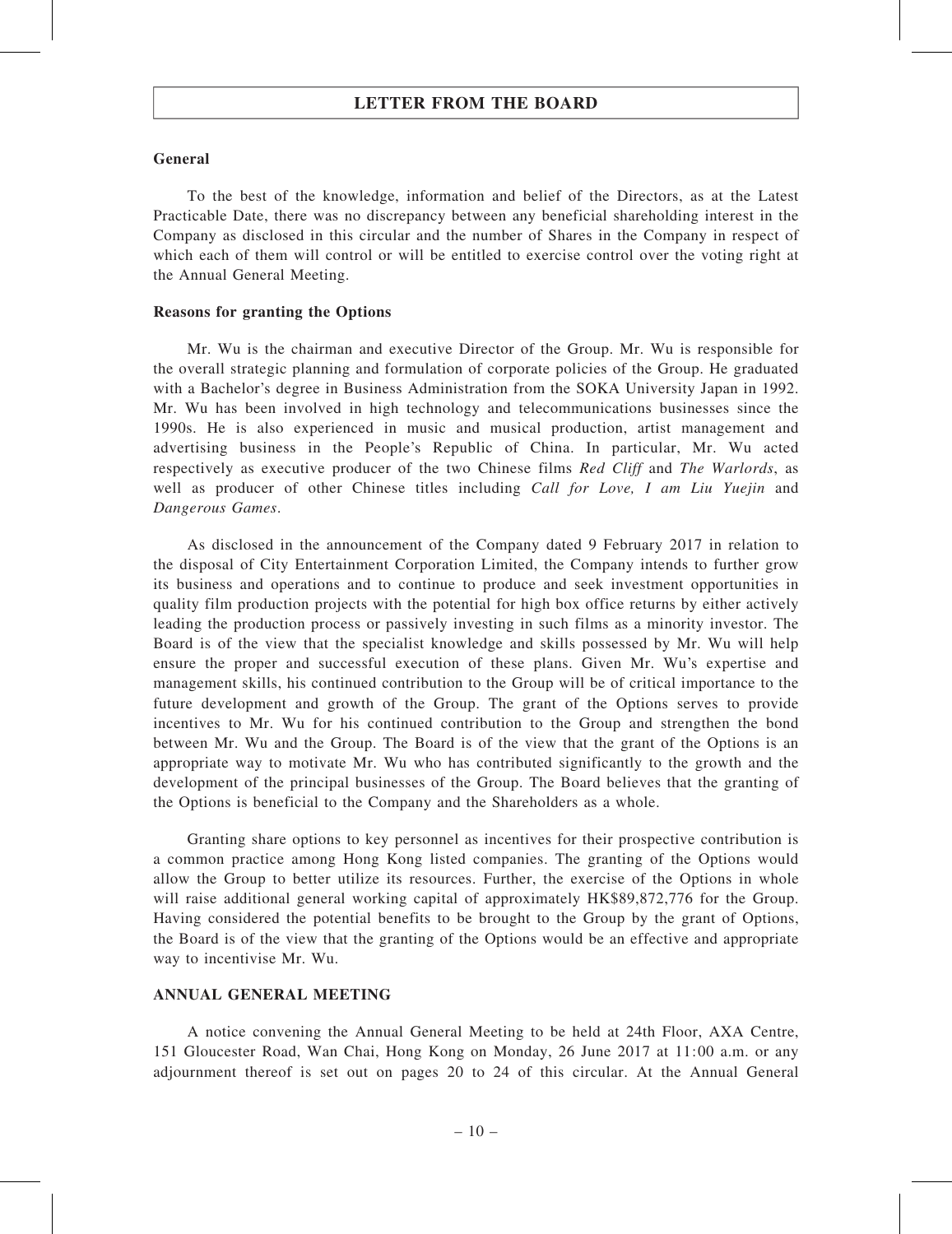Meeting, resolutions will be proposed to approve, inter alia, the Issue Mandate, the Repurchase Mandate, the extension of the Issue Mandate and the proposed re-election of the retiring Directors.

In accordance with Rule 13.39(4) of the Listing Rules and Bye-law 67 of the Bye-Laws, all votes of the shareholders of the Company to be taken at the Annual General Meeting must be taken by poll. The chairman of the Annual General Meeting shall therefore demand voting on all resolutions set out in the notice of Annual General Meeting be taken by way of poll and an announcement of the results of the poll will be published in accordance with the requirements of the Listing Rules.

A proxy form for use at the Annual General Meeting is enclosed herein. Whether or not you intend to attend and vote at the Annual General Meeting, you are requested to complete the proxy form in accordance with the instructions printed thereon and return it to the branch share registrar of the Company in Hong Kong, Tricor Tengis Limited at Level 22, Hopewell Centre, 183 Queen's Road East, Hong Kong as soon as possible and in any event not less than 48 hours before the time appointed for the holding of the Annual General Meeting. Completion and return of the proxy form will not preclude you from attending and voting in person at the Annual General Meeting or any adjournment thereof if you so wish.

#### RECOMMENDATION

The Directors consider that the proposals for granting of the Issue Mandate, the Repurchase Mandate, the extension of the Issue Mandate and the re-election of the retiring Directors are all in the best interests of the Company and the Shareholders as a whole and accordingly, the Directors recommend the Shareholders to vote in favour of the resolutions to be proposed at the Annual General Meeting.

#### INDEPENDENT NON-EXECUTIVE DIRECTORS' AND DIRECTORS' RECOMMENDATION IN RELATION TO THE OPTIONS

The independent non-executive Directors consider that the terms of the grant of the Options are fair and reasonable so far as the Independent Shareholders are concerned. Accordingly, the Directors (including the independent non-executive Directors) recommend the Independent Shareholders to vote in favour of the relevant ordinary resolution to be proposed at the Annual General Meeting.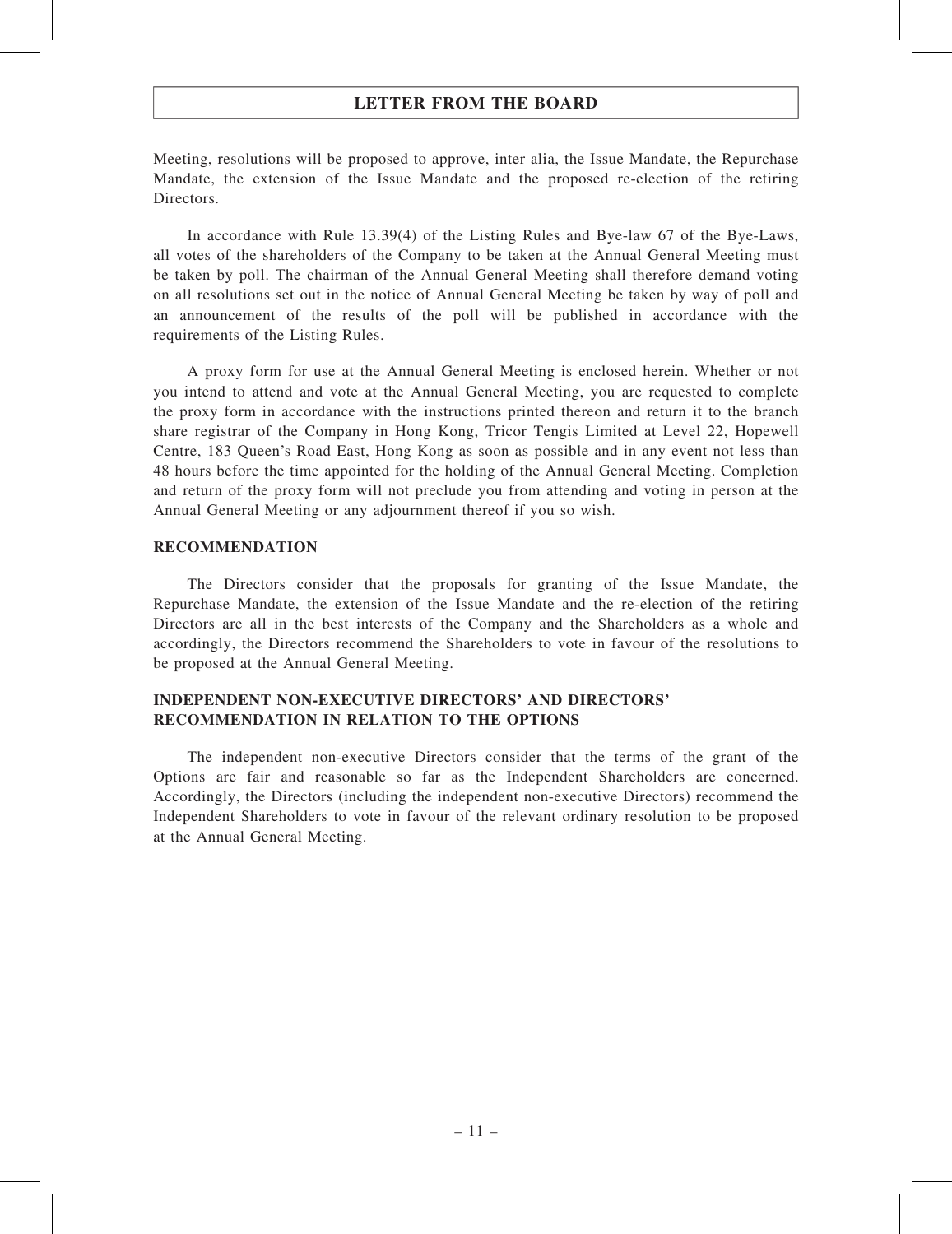#### RESPONSIBILITY STATEMENT

This circular, for which the Directors collectively and individually accept full responsibility, includes particulars given in compliance with the Listing Rules for the purpose of giving information with regard to the Company. The Directors, having made all reasonable enquiries, confirm that to the best of their knowledge and belief the information contained in this circular is accurate and complete in all material respects and not misleading or deceptive, and there are no other matters the omission of which would make any statement herein misleading.

#### GENERAL INFORMATION

Your attention is also drawn to the information as set out in the Appendices to this circular.

> Yours faithfully, For and on behalf of the Board Orange Sky Golden Harvest Entertainment (Holdings) Limited Wu Kebo Chairman and Executive Director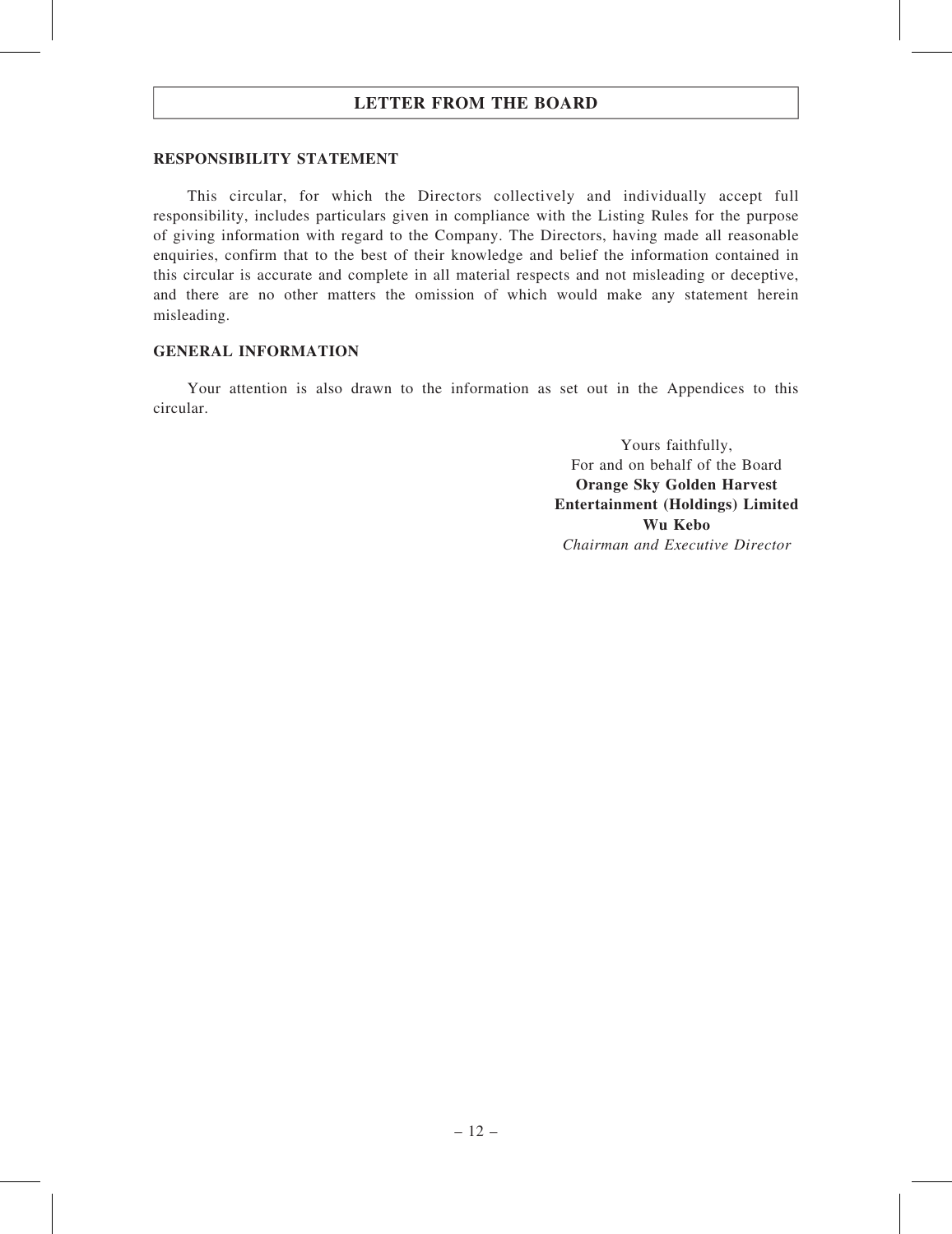This Appendix serves as an explanatory statement required by the Listing Rules to provide you with all the information reasonably necessary to enable you to make an informed decision on whether to vote for or against the ordinary resolution to approve the Repurchase Mandate.

#### LISTING RULES

The Listing Rules permit companies whose primary listings are on the Stock Exchange to repurchase their own shares on the Stock Exchange subject to certain restrictions, the most important of which are summarised below:

#### (a) Shareholders' approval

All proposed repurchases of shares on the Stock Exchange by a company with its primary listing on the Stock Exchange must be approved in advance by an ordinary resolution, either by way of a general mandate or by specific approval.

#### (b) Source of funds

Repurchases of shares must be made out of funds legally available for such purpose in accordance with the company's constitutive documents and the laws of the jurisdiction in which the company is incorporated or established.

#### SHARE CAPITAL

As at the Latest Practicable Date, (i) the issued share capital of the Company was HK\$274,336,924 comprising 2,743,369,248 Shares.

Subject to the passing of the proposed ordinary resolution approving the Repurchase Mandate and on the basis that no further Shares are issued, allotted or repurchased by the Company prior to the Annual General Meeting, the exercise of the Repurchase Mandate in full would enable the Company to repurchase up to 274,336,924 Shares during the period ending on the earliest of (i) the conclusion of the next annual general meeting of the Company following the passing of the resolution referred to herein; or (ii) the date on which such authority is revoked or varied by an ordinary resolution of the Shareholders at a general meeting of the Company.

#### REASONS FOR SHARE REPURCHASE

Although the Directors have no present intention of repurchasing the Shares, they believe that it is in the best interests of the Company and the Shareholders to continue to have a general authority from the Shareholders to enable the Directors to repurchase Shares in the market. Such repurchases may, depending on market conditions and funding arrangements at the time, lead to an enhancement of the net asset value of the Company and its assets and/or its earnings per Share and will only be made when the Directors believe that such repurchases will benefit the Company and the Shareholders as a whole.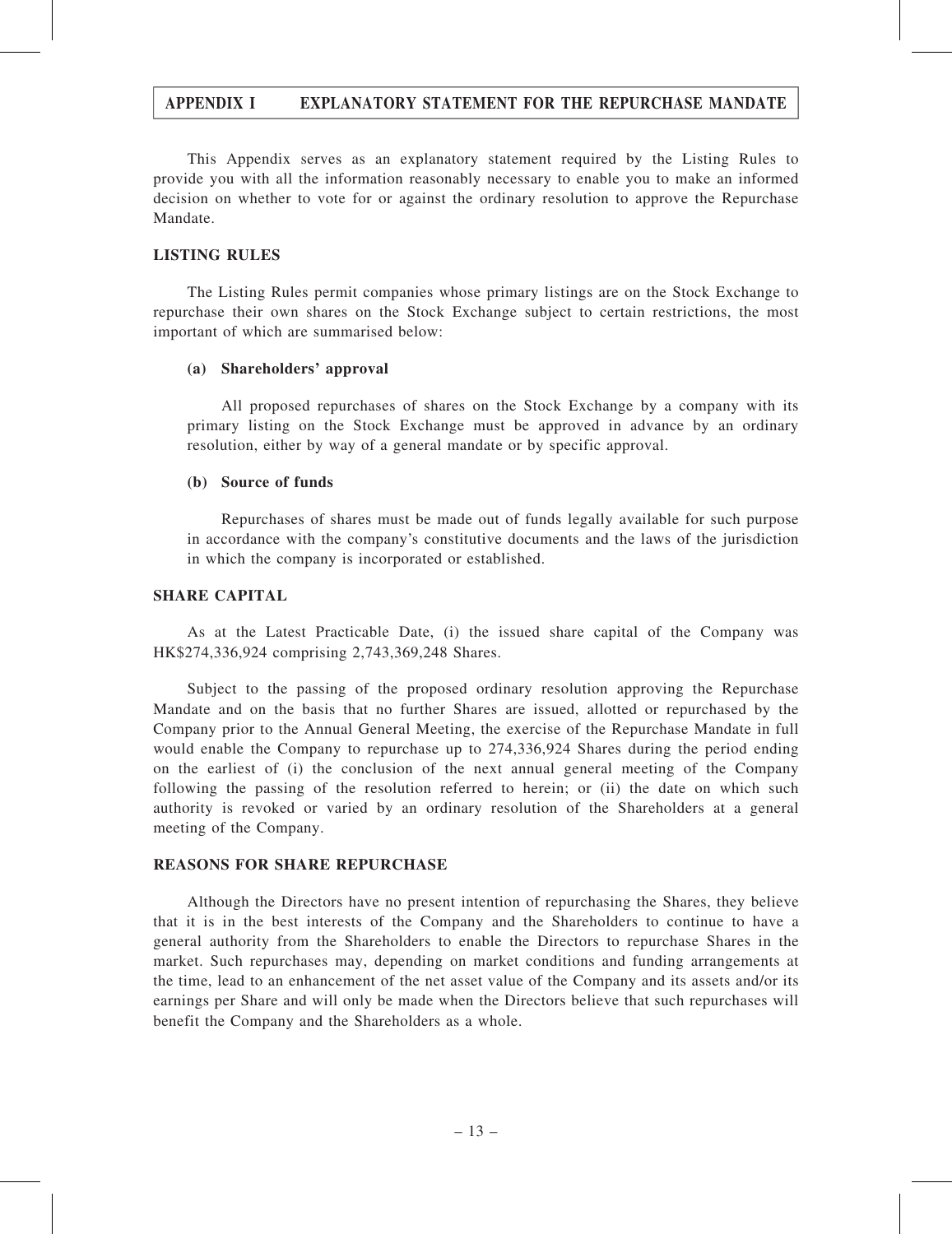#### FUNDING OF REPURCHASE

It is envisaged that any repurchase of Shares will be financed out of funds which are legally available for such purpose in accordance with the memorandum of association and Bye-Laws, the Listing Rules and the applicable laws of Bermuda.

The Directors are not aware of any material adverse impact on the working capital or gearing level of the Company as compared with the position disclosed in its most recent published audited accounts as at 31 December 2016 in the event that the Repurchase Mandate is exercised in full. The Directors do not propose to exercise the Repurchase Mandate to such extent as would, in the circumstances, have a material adverse impact on the working capital or gearing level of the Company, which in the opinion of the Directors are from time to time appropriate for the Company.

#### SHARE PRICES

The highest and lowest prices at which the Shares have been traded on the Stock Exchange during each of the previous twelve months preceding the Latest Practicable Date were as follows:

|                                         | <b>Price per Share</b> |        |
|-----------------------------------------|------------------------|--------|
|                                         | <b>Highest</b>         | Lowest |
|                                         | HK\$                   | HK\$   |
| 2016                                    |                        |        |
| May                                     | 0.540                  | 0.460  |
| June                                    | 0.495                  | 0.410  |
| July                                    | 0.465                  | 0.365  |
| August                                  | 0.400                  | 0.355  |
| September                               | 0.430                  | 0.360  |
| October                                 | 0.510                  | 0.370  |
| November                                | 0.610                  | 0.460  |
| December                                | 0.620                  | 0.530  |
| 2017                                    |                        |        |
| January                                 | 0.720                  | 0.530  |
| February                                | 0.980                  | 0.640  |
| March                                   | 0.870                  | 0.660  |
| April                                   | 0.860                  | 0.780  |
| May (up to the Latest Practicable Date) | 0.790                  | 0.720  |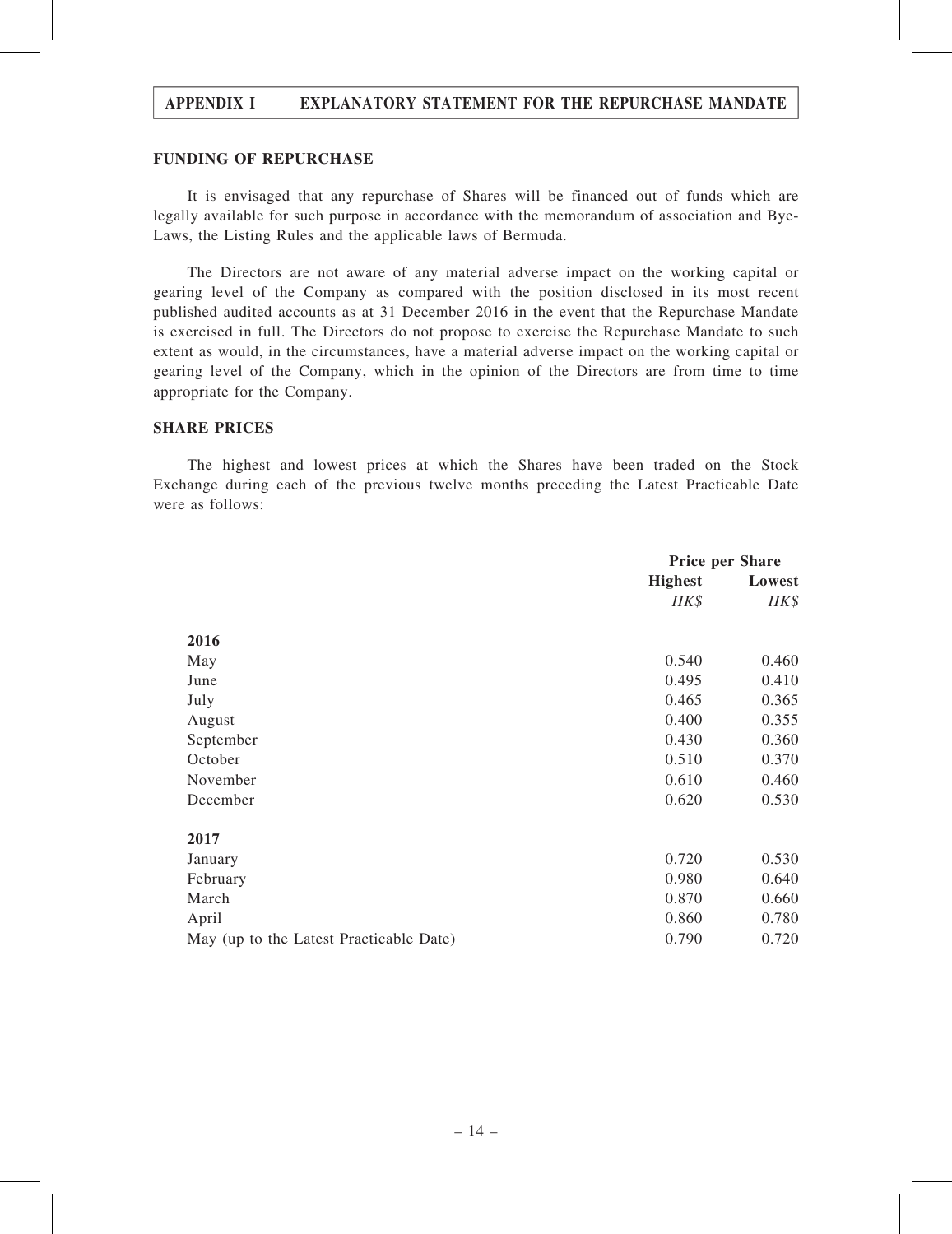#### DISCLOSURE OF INTERESTS

As at the Latest Practicable Date, none of the Directors or, to the best of their knowledge having made all reasonable enquiries, any of their respective close associates have any present intention to sell any Shares to the Company or its subsidiaries (as defined in the Companies Ordinance (Chapter 622 of the Laws of Hong Kong)) in the event that the Repurchase Mandate is approved by the Shareholders.

As at the Latest Practicable Date, no core connected person has notified the Company that he/she has a present intention to sell any Shares to the Company or has undertaken not to sell any of the Shares held by him/her to the Company, in the event that the Repurchase Mandate is approved by the Shareholders.

#### UNDERTAKING OF THE DIRECTORS

The Directors have undertaken to the Stock Exchange that, so far as the same may be applicable, they will only exercise the Repurchase Mandate in accordance with the memorandum of association and Bye-Laws of the Company, the Listing Rules and the applicable laws of Bermuda.

#### EFFECT OF THE TAKEOVERS CODE AND MINIMUM PUBLIC FLOAT

If, as a result of a repurchase of Shares, a Shareholder's proportionate interest in the voting rights of the Company increases, such increase will be treated as an acquisition of voting rights for the purposes of the Takeovers Code. Accordingly, a Shareholder, or group of Shareholders acting in concert, depending on the level of increase in the Shareholder's interests, could obtain or consolidate control of the Company and become obliged to make a mandatory offer in accordance with Rule 26 of the Takeovers Code.

As at the Latest Practicable Date, Mr. Wu Kebo (''Mr. Wu''), the chairman of the Company and an executive Director, was interested in 1,951,403,497 Shares (representing approximately 71.13% of the existing issued share capital of the Company). Of 1,841,669,068 Shares in which he was interested, (i) 439,791,463 Shares (representing approximately 16.03% of the existing issued share capital of the Company) were held by Skyera International Limited (''Skyera'') (a company wholly-owned by Mr. Wu); (ii) 408,715,990 Shares (representing approximately 14.90% of the existing issued share capital of the Company) were held by Mainway Enterprises Limited (''Mainway'') (a company wholly-owned by Mr. Wu); (iii) 129,666,667 Shares (representing approximately 4.73% of the existing share capital of the Company) were held by Noble Biz International Limited (''Noble Biz'') (a company whollyowned by Mr. Wu); (iv) 565,719,948 Shares (representing approximately 20.62% of the existing issued share capital of the Company) were held by Orange Sky Entertainment Group (International) Holding Company Limited (''OSEG'') (a company which was 80% owned by Mr. Wu); (v) 180,000,000 Shares (representing approximately 6.56% of the existing issued share capital of the Company) were held by Cyber International Limited ("Cyber") (a company owned by an associate of Mr. Wu); and (vi) 117,775,000 Shares were directly held in his own name. In addition, as at the Latest Practicable Date, Mr. Wu was also interested in 109,734,429 underlying Shares which may be issued upon the exercise of share options granted by the Company under the Share Option Scheme.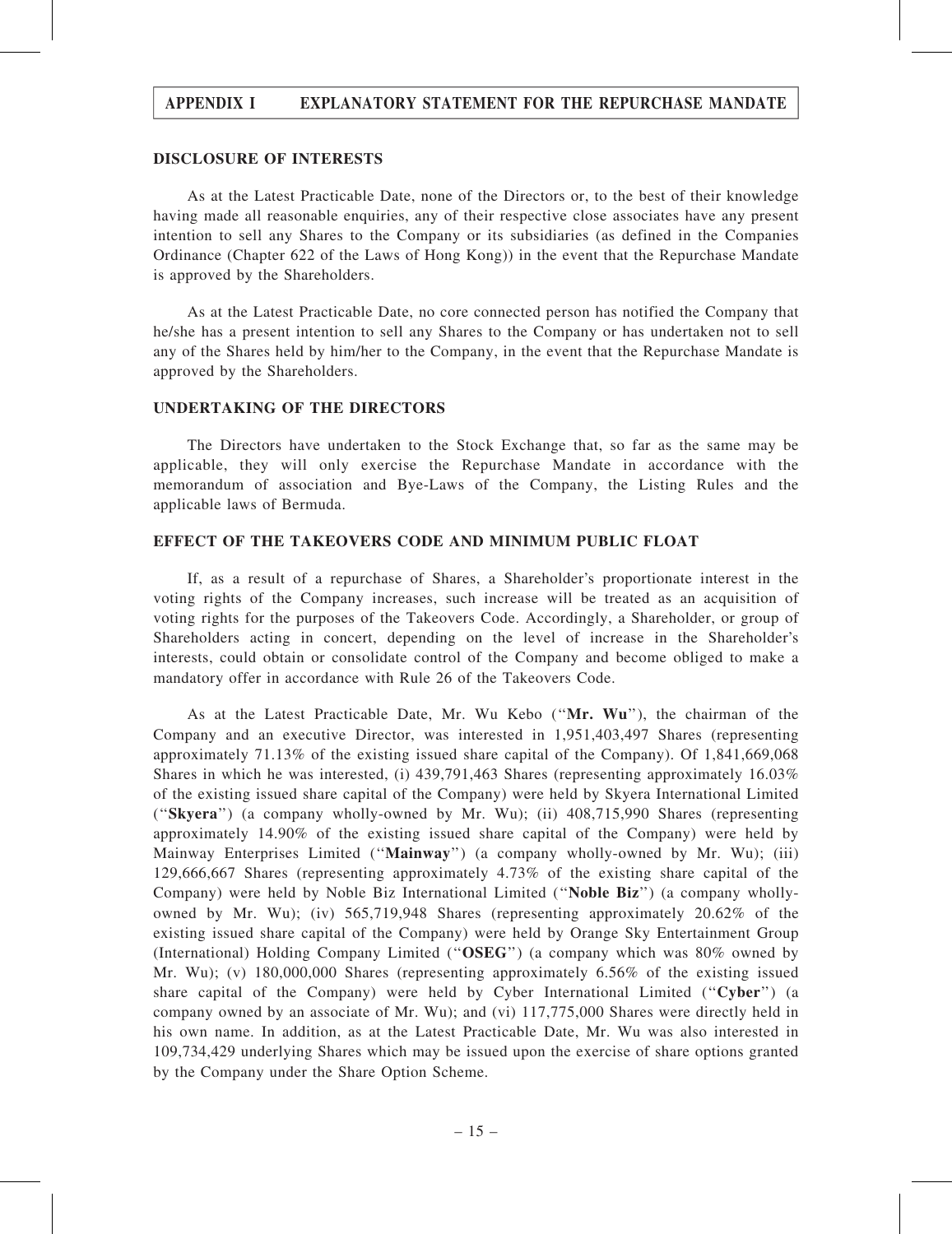On the basis that no further Shares are issued between the Latest Practicable Date and the date of a repurchase under the Repurchase Mandate and no further Shares are repurchased prior to the Annual General Meeting, in the event that the Directors exercise in full the Repurchase Mandate, the voting rights of Mr. Wu would be increased to approximately 74.59% of the issued share capital of the Company. The Directors are not aware of any consequences which will arise under the Takeovers Code as a result of any repurchases to be made under the Repurchase Mandate.

Assuming that no further issue of Shares between the Latest Practicable Date and the date of a repurchase, the exercise of the Repurchase Mandate in whole or in part will not result in less than 25% of the issued share capital of the Company being held by the public as required by Rule 8.08 of the Listing Rules. The Directors have no intention to exercise the Repurchase Mandate to an extent that may result in the number of Shares in the hands of the public falling below such prescribed minimum percentage.

#### SHARE REPURCHASES BY THE COMPANY

The Company did not purchase its Shares (whether on the Stock Exchange or otherwise) in the six months preceding the Latest Practicable Date.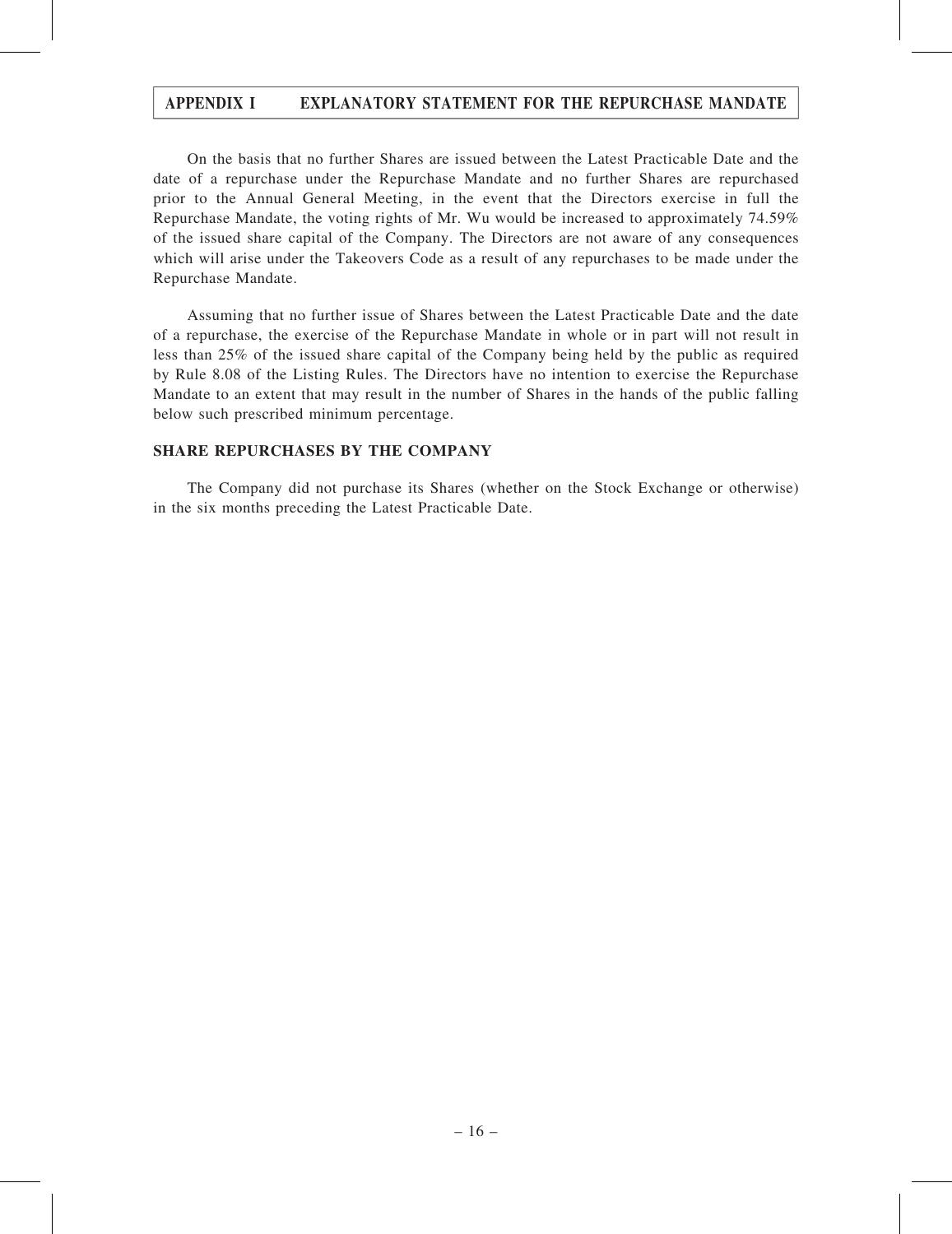#### APPENDIX II DETAILS OF RETIRING DIRECTORS PROPOSED FOR RE-ELECTION

The following are the particulars of the Directors who will retire and, being eligible, would offer themselves for re-election at the Annual General Meeting pursuant to the Bye-Laws and the Listing Rules:

#### Mr. Li Pei Sen (''Mr. Li'')

Mr. Li, Aged 69, joined the Company as a non-executive director in March 2009 and was re-designated as an executive director of the Company in April 2010. He is also the associate chairman of OSEG. Mr. Li was an associate director of China TV Production Centre in 1994 and the general manager of China Central Television in 1996. In 1997, Mr. Li joined China International Television Corporation ("TVC") as president and was involved in its corporate structuring. During his presidency at TVC, Mr. Li was also in charge of television production, as well as the domestic and global licensing business of Chinese television programmes. Prior to joining OSEG as the associate chairman, Mr. Li served as the director of China TV Production Centre in 2000. Mr. Li has over 15 years of working experience in film and television series production and acted as the producer of more than a thousand episodes of television series, including a number of popular and high audience rating titles such as All men are brothers: blood of the leopard, Taiping Heavenly Kingdom, Vernacular stories from the end of Western Zhou Dynasty to the Qin Dynasty and The story of Hong Kong and cartoon series Journey to the West. In addition, Mr. Li is also a committee member of the China Federation of Literary and Art Circles, a council member of China TV Workers' Association, the vicepresident of China TV, Film Productions Committee, a member of the censorship expert committee of State Administration of Radio, Film and Television, and a consultant to TVC.

Mr. Li had entered into a service contract with the Company for a term of 3 years with effect from 26 April 2016, under which Mr. Li is entitled to a director's fee in the amount of HK\$360,000 on an annual basis, discretionary bonus and share options. The discretionary bonus will be determined at the Company's discretion by reference to his individual performance and the Company's performance and subject to the approval by the Board. The Company may also grant share options from time to time to Mr. Li as an incentive for his services during the term, provided that the maximum total number of share options granted to Mr. Li shall not be more than  $1\%$  of the entire issued share capital of the Company during the period of term. The number of share options granted to Mr. Li shall be subject to the approval by the Board. The emolument of Mr. Li is determined by reference to industry norm and market conditions and with reference to his duties and responsibilities with the Company. For the financial year ended 31 December 2016, the emolument received by Mr. Li was approximately HK\$351,000 in total as salary, bonus and allowances and other benefits in kind.

As at the Latest Practicable Date, Mr. Li was interested in outstanding options granted to him under 2009 Share Option Scheme entitling him to subscribe for 27,200,000 Shares and was interested in 200,000 Shares. Save as disclosed herein, as at the Latest Practicable Date (a) Mr. Li had not held any directorship in other listed public companies in the last three years and did not hold any other positions with the Company or other members of the Group; (b) Mr. Li did not have any relationship with any Directors, senior management of the Company or substantial or controlling Shareholders; and (c) there were no other matters concerning Mr. Li that needed to be brought to the attention of the Shareholders nor any information to disclosed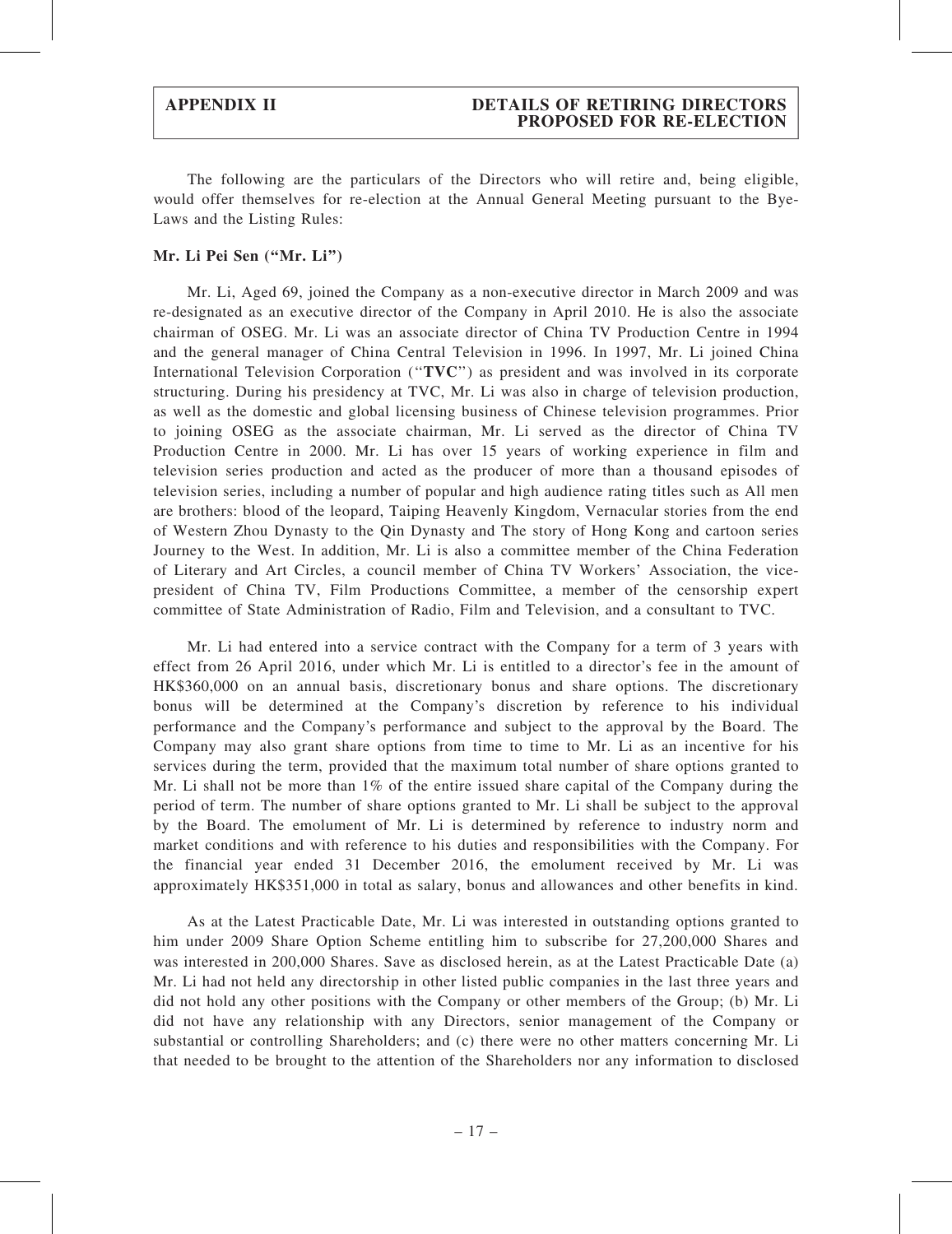pursuant to the requirements of Rule  $13.51(2)(h)$ –(v) of the Listing Rules. As at the Latest Practicable Date, save as disclosed herein, Mr. Li did not have any other interests in the Shares within the meaning of Part XV of the SFO.

#### Mr. Mao Yimin (''Mr. Mao'')

Mr. Mao, aged 39, is an executive director and has been appointed as the chief executive officer of the Company (''CEO'') since 1 August 2011. Mr. Mao held the office of the chief financial officer of the Company ("CFO") during the period from 6 May 2011 to 1 January 2012 and the period from 17 June 2013 to 7 November 2016. He is also a director of certain subsidiaries of the Company. Before joining the Company, Mr. Mao was a senior manager at KPMG Advisory (China) Limited (''KPMG'') who specialised in transaction services and risk management. Mr. Mao has extensive investment advisory and industry-related experience, particularly in manufacturing, retail, media and real estate. Prior to joining KPMG, Mr. Mao served for large Australian Securities Exchange listed companies, where he had built up strong statutory reporting, financial analysis, and risk control and merger and acquisition experience. Mr. Mao graduated from the University of New South Wales in Australia with a master's degree in commerce in 2003 and he is also a member of the Australian Society of Certified Practising Accountants.

Mr. Mao has entered into a service agreement with the Company for a term of 3 years from 6 May 2017, under which Mr. Mao is entitled to receive an annual salary of approximately RMB1,666,000 together with discretionary bonus and share options. The discretionary bonus and share options will be determined at the Company's discretion by reference to his individual performance, the Company's performance and the Company's remuneration policy and subject to the approval by the Board. Mr. Mao has also entered into a service agreement with a subsidiary of the Company which may be terminated by either side, on 3 months' notice. Pursuant to his service contract with the Company's subsidiary, he is currently entitled to an annual salary package of approximately RMB536,000 together with a monthly housing allowance of RMB20,000. The emolument of Mr. Mao is determined by reference to industry norm and market conditions and with reference to his duties and responsibilities with the Company. For the financial year ended 31 December 2016, the emolument received by Mr. Mao was approximately HK\$4,254,000 in total as salary, bonus and allowances and other benefits in kind.

As at the Latest Practicable Date, Mr. Mao was interested in outstanding options granted to him under 2009 Share Option Scheme entitling him to subscribe for 27,400,000 Shares. Save as disclosed herein, as at the Latest Practicable Date (a) Mr. Mao had not held any directorship in other listed public companies in the last three years and did not hold any other positions with the Company or other members of the Group; (b) Mr. Mao did not have any relationship with any Directors, senior management of the Company or substantial or controlling Shareholders; and (c) there were no other matters concerning Mr. Mao that needed to be brought to the attention of the Shareholders nor any information to be disclosed pursuant to the requirements of Rule  $13.51(2)(h)$ –(v) of the Listing Rules. As at the Latest Practicable Date, save as disclosed herein, Mr. Mao did not have any other interests in the Shares within the meaning of Part XV of the SFO.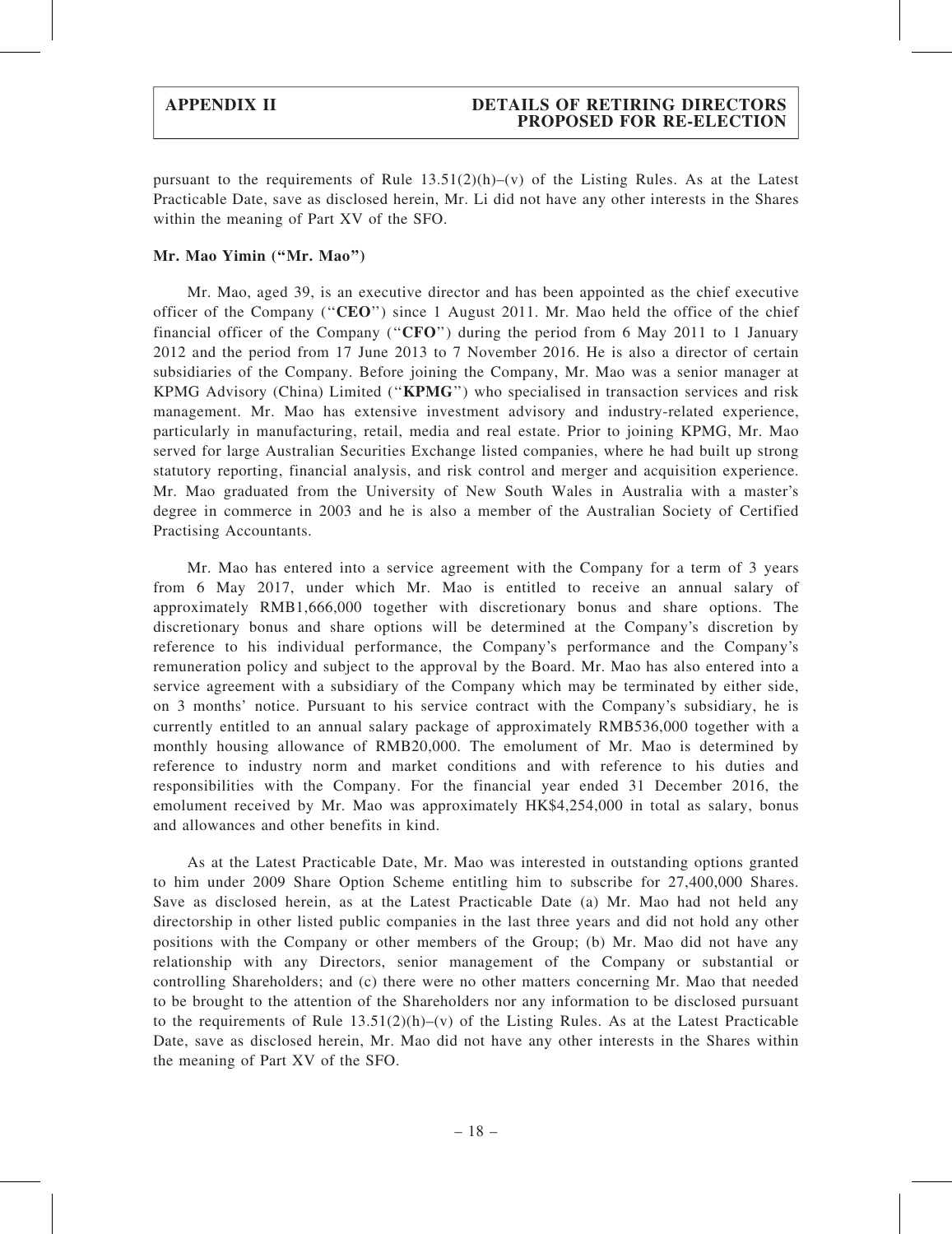#### Mr. Leung Man Kit (''Mr. Leung'')

Mr. Leung, aged 63, has been an independent non-executive director, and the chairman of the audit committee and a member of the remuneration committee of the Company since February 2008 and a member of the nomination committee of the Company since 26 March 2012. Mr. Leung obtained a bachelor's degree in social science from the University of Hong Kong in 1977 and has over 30 years of experience in project finance and corporate finance. He has held senior positions with Peregrine Capital (China) Limited, SG Securities (HK) Limited (previously known as Crosby Securities (Hong Kong) Limited), Swiss Bank Corporation, Hong Kong Branch. Mr. Leung was also a director of Emerging Markets Partnership (Hong Kong) Limited which was the principal adviser to the AIG Infrastructure Fund L.P.

Mr. Leung serves as an independent non-executive director of NetEase, Inc., a NASDAQ listed company. He also serves as an independent non-executive director of China Ting Group Holdings Limited, China Huiyuan Juice Group Limited, Optics Valley Union Holding Company Limited and Luye Pharma Group Limited; and as an executive director of Unitas Holdings Limited, all of which are companies listed on The Stock Exchange of Hong Kong Limited (the "Stock Exchange"). Mr. Leung was an independent non-executive director of Junefield Department Store Group Limited for the period from December 2002 to May 2013, a company being listed on the Stock Exchange.

Mr. Leung has entered into a letter of appointment with the Company commencing from 26 April 2010 for his appointment as an independent non-executive Director. He will not have a fixed term of service but will be subject to retirement by rotation and re-election at least once every three years at the annual general meetings of the Company in accordance with the provisions of the Bye-Laws. Mr. Leung is entitled to a director's fee in the amount of HK\$300,000 on an annual basis plus a fee of HK\$10,000 per regular board meeting attended, which are determined by reference to his duties as an independent non-executive Director, the chairman of the audit committee, and a member of the remuneration committee and the nomination committee of the Company.

As at the Latest Practicable Date, Mr. Leung was interested in 370,000 Shares.

Save as disclosed herein, as at the Latest Practicable Date, (a) Mr. Leung had not held any directorship in other listed public companies in the last three years and did not hold any other positions with the Company or other members of the Group; (b) Mr. Leung did not have any relationship with any Directors, senior management of the Company or substantial or controlling Shareholders; and (c) there were no other matters concerning Mr. Leung that needed to be brought to the attention of the Shareholders nor any information to be disclosed pursuant to the requirements of Rule  $13.51(2)(h)$  to (v) of the Listing Rules. As at the Latest Practicable Date, save as disclosed herein, Mr. Leung did not have any other interest in the Shares within the meaning of Part XV of the SFO.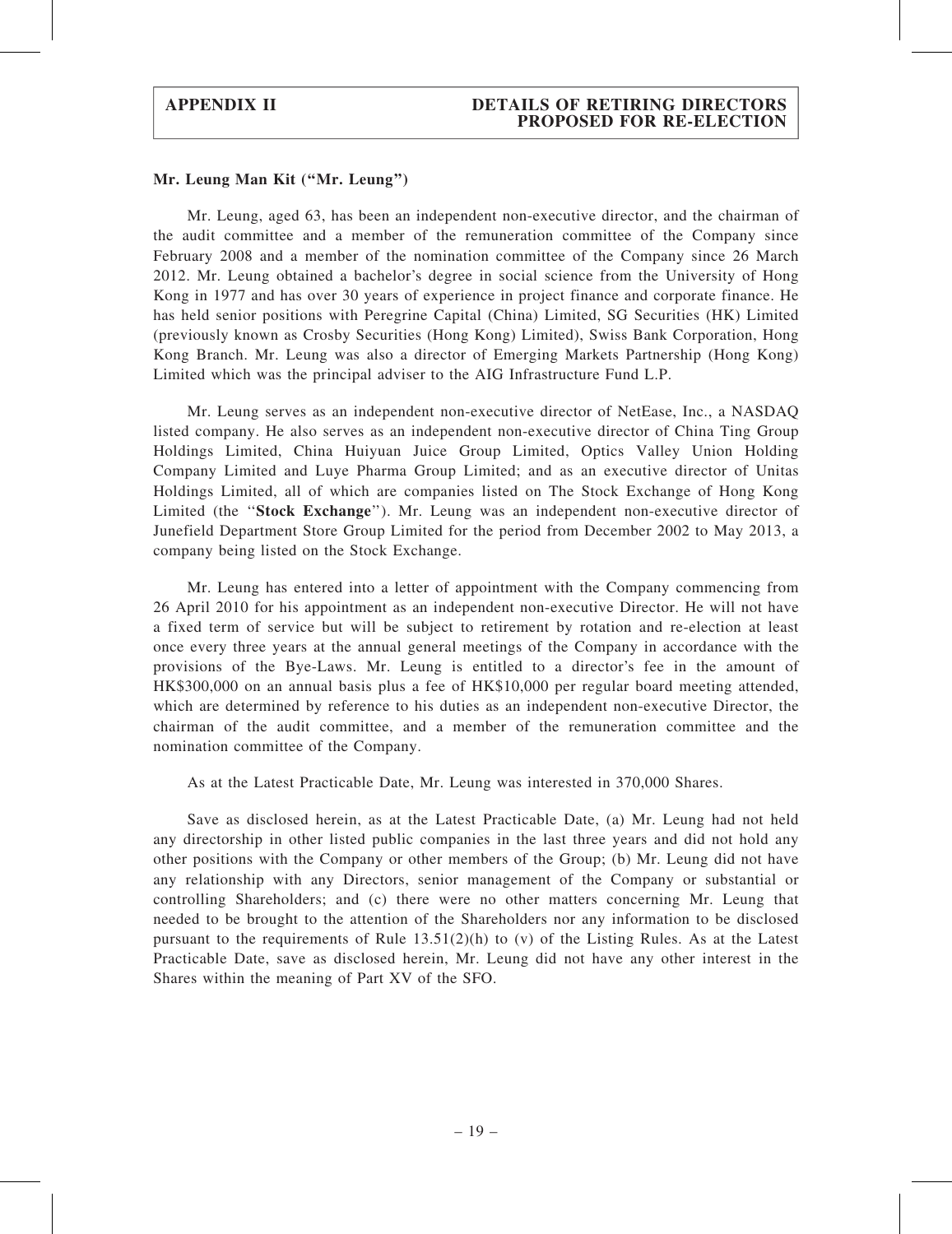



**Golden Harvest** 

# ORANGE SKY GOLDEN HARVEST ENTERTAINMENT (HOLDINGS) LIMITED

橙 天 嘉 禾 娛 樂( 集 團 )有 限 公 司\* (Incorporated in Bermuda with limited liability)

(Stock Code: 1132)

NOTICE IS HEREBY GIVEN that the annual general meeting of Orange Sky Golden Harvest Entertainment (Holdings) Limited (the ''Company'') will be held at 24th Floor, AXA Centre, 151 Gloucester Road, Wan Chai, Hong Kong on Monday, 26 June 2017 at 11:00 a.m. for the following purposes:

## As Ordinary Business

- 1. To receive and adopt the audited financial statements of the Company and its subsidiaries and the reports of the directors of the Company (the " $\text{Directory}(s)$ ") and auditors of the Company for the year ended 31 December 2016.
- 2. To pass each of the following resolutions as an ordinary resolution of the Company:

### ''THAT:

- (a) To re-elect Mr. Li Pei Sen as an executive Director;
- (b) To re-elect Mr. Mao Yimin as an executive Director;
- (c) To re-elect Mr. Leung Man Kit as an independent non-executive Director; and
- (d) To authorise the board of Directors to fix Directors' remuneration.''
- 3. To re-appoint Messrs. KPMG as auditors of the Company and to authorise the board of Directors to fix their remuneration.

<sup>\*</sup> For identification purposes only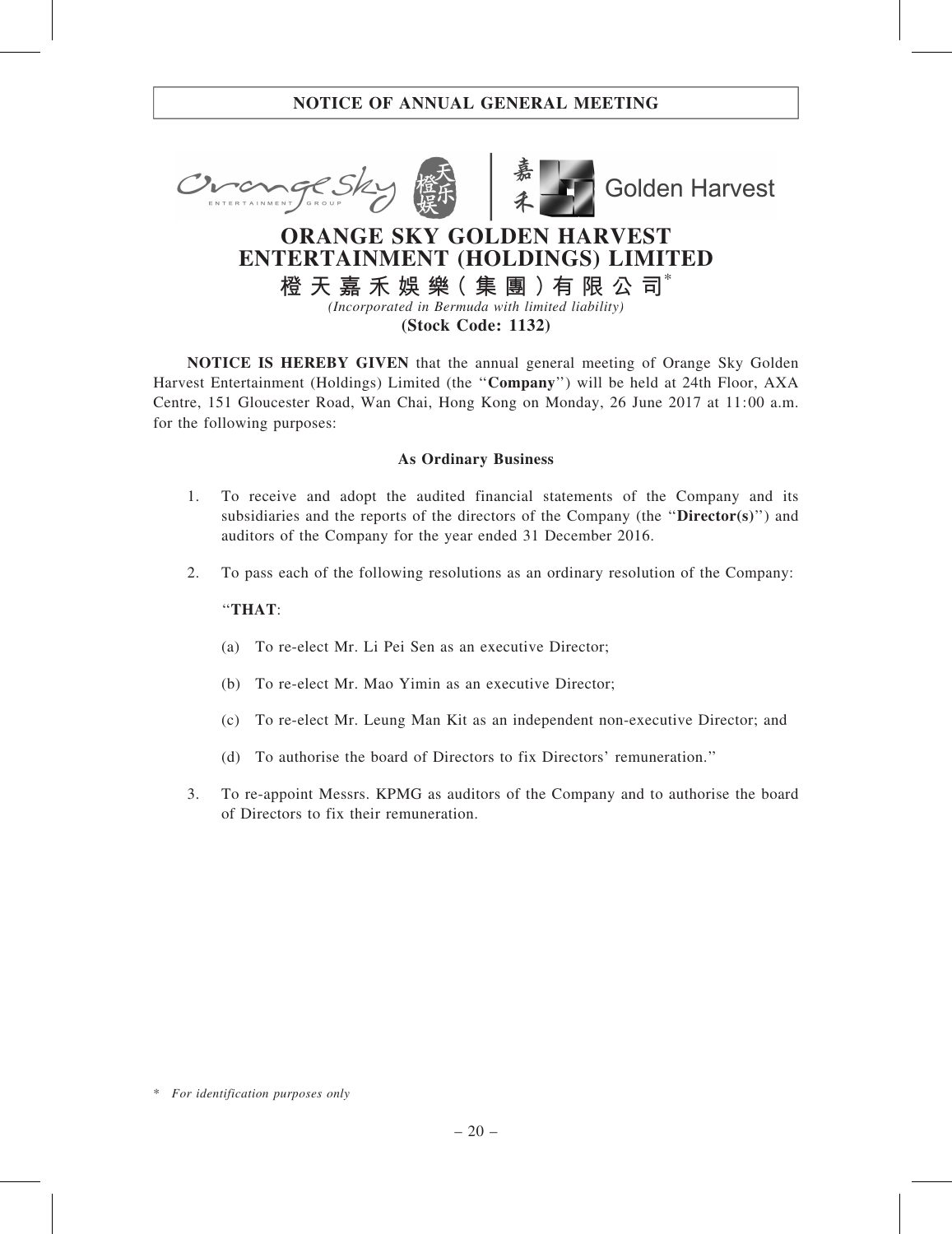#### As Special Business

4. To consider and, if thought fit, pass the following resolution (with or without amendments) as an ordinary resolution of the Company:

#### ''THAT:

- (a) the exercise by the Directors during the Relevant Period (as defined below) of all the powers of the Company to issue, allot and deal with additional shares of the Company and to make or grant offers, agreements and options which would or might require shares to be issued, allotted or dealt with during or after the end of the Relevant Period (as defined below), be and is hereby generally and unconditionally approved, provided that, otherwise than pursuant to: (i) a rights issue where shares are offered to the shareholders of the Company (the ''Shareholders'') on a fixed record date in proportion to their then holdings of shares (subject to such exclusions or other arrangements as the Directors may deem necessary or expedient in relation to fractional entitlements or having regard to any restrictions or obligations under the laws of, or the requirements of any recognized regulatory body or any stock exchange in any territory outside Hong Kong); or (ii) any option scheme or similar arrangement for the time being adopted for the grant or issue to the eligible participants of shares or rights to acquire shares of the Company; or (iii) any scrip dividend or similar arrangement pursuant to the bye-laws of the Company from time to time; or (iv) any issue of shares upon the exercise of rights of subscription or conversion under the terms of any notes, warrants or any securities of the Company which are convertible into shares; or (v) a specific authority granted by the Shareholders in general meeting, the total nominal amount of additional shares issued, allotted, dealt with or agreed conditionally or unconditionally to be issued, allotted or dealt with (whether pursuant to an option or otherwise) shall not in total exceed 20% of the total nominal amount of the share capital of the Company in issue on the date of passing of this resolution and the said approval shall be limited accordingly; and
- (b) for the purpose of this resolution, ''Relevant Period'' means the period from the passing of this resolution until:
	- (i) the conclusion of the next annual general meeting of the Company; or
	- (ii) the revocation or variation of the authority given under this resolution by ordinary resolution of the Shareholders in general meeting,

whichever occurs first."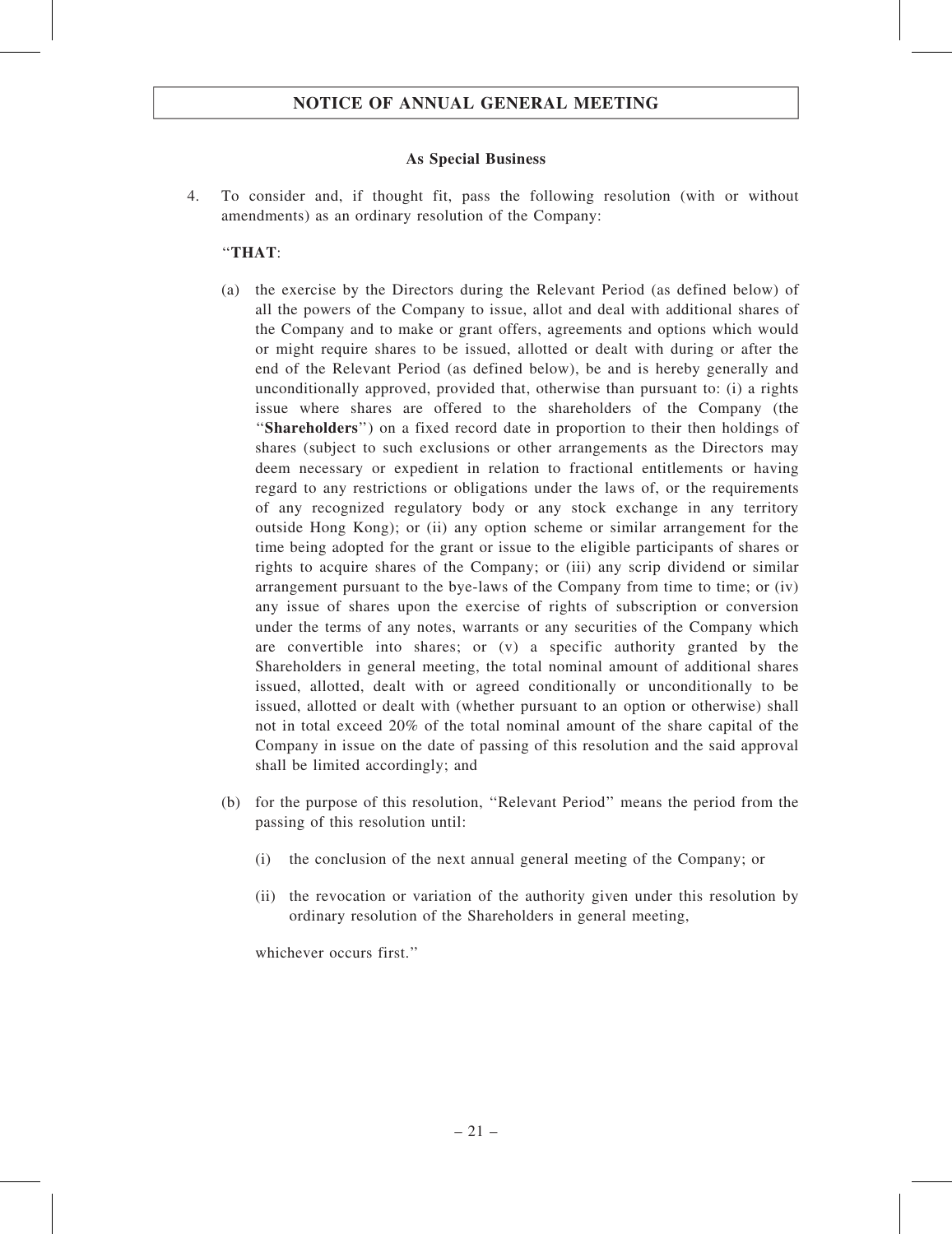5. To consider and, if thought fit, pass the following resolution (with or without amendments) as an ordinary resolution of the Company:

### ''THAT:

- (a) subject to paragraphs (b) and (c) of this resolution, the exercise by the Directors during the Relevant Period (as defined below) of all the powers of the Company to repurchase its shares on The Stock Exchange of Hong Kong Limited (the "Stock Exchange") or on any other stock exchange on which the Shares may be listed and recognized by The Securities and Futures Commission of Hong Kong and the Stock Exchange for this purpose, subject to and in accordance with all applicable laws and/or requirements of the Stock Exchange or other applicable rules and regulations as amended from time to time, be and is hereby generally and unconditionally approved;
- (b) the approval in paragraph (a) of this resolution shall, in addition to any other authorization given to the Directors, authorize the Directors on behalf of the Company during the Relevant Period to procure the Company to purchase its own shares at a price to be determined by the Directors;
- (c) the aggregate nominal amount of the shares to be repurchased or agreed conditionally or unconditionally to be repurchased by the Company during the Relevant Period pursuant to the approval in paragraph (a) above shall not exceed 10% of the aggregate nominal amount of the share capital of the Company in issue and fully paid-up as at the date of the passing of this resolution and the said approval shall be limited accordingly; and
- (d) for the purposes of this resolution, ''Relevant Period'' means the period from the passing of this resolution until whichever is the earliest of:
	- (i) the conclusion of the next annual general meeting of the Company; or
	- (ii) the revocation or variation of the authority given under this resolution by an ordinary resolution of the Shareholders in general meeting.''
- 6. To consider and, if thought fit, pass the following resolution (with or without amendments) as an ordinary resolution of the Company:

''THAT conditional upon the passing of resolutions nos. 4 and 5 as set out in the notice convening the meeting of which this resolution forms part, the general mandate granted to the Directors and for the time being in force to exercise the power of the Company to allot, issue or otherwise deal with additional shares and to make or grant offers, agreements and options which might require the exercise of such powers pursuant to the said resolution no. 4 be and is hereby extended by the addition thereto of an amount representing the aggregate nominal amount of shares repurchased by the Company under the authority granted pursuant to the said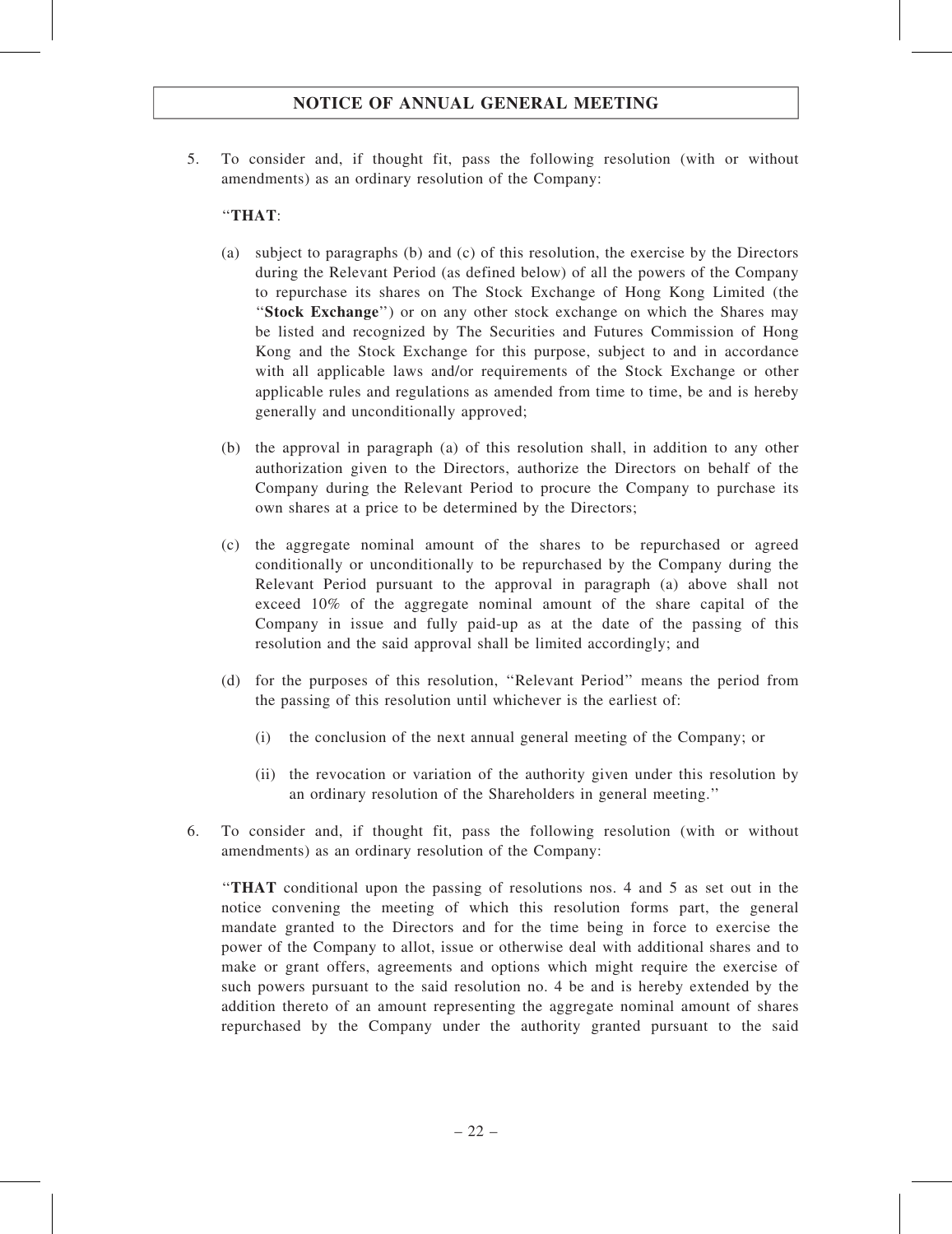resolution no. 5, provided that such amount shall not exceed 10% of the aggregate nominal amount of the share capital of the Company in issue as at the date of passing of the said resolution no. 5.''

7. To consider and, if thought fit, pass the following resolution (with or without amendments) as an ordinary resolution of the Company:

''THAT the grant of option to Mr. Wu Kebo, who is the chairman of the Board, executive director and controlling shareholder of the Company, to subscribe for an aggregate of 106,991,400 ordinary shares of HK\$0.1 each in the share capital of the Company at the exercise price of HK\$0.840 per Share (the principal terms and conditions of such grant are set out in the circular of the Company dated 23 May 2017) under and pursuant to the share option scheme of the Company adopted on 11 November 2009 (the ''Share Option Scheme'') be and is hereby approved, THAT any director of the Company other than Mr. Wu Kebo, be and is hereby authorised for and on behalf of the Company to sign, seal, execute, perfect, perform and deliver all such instruments, documents and deeds, and do all such acts, matters and things and take all such steps as he may in his discretion consider necessary, desirable or expedient to give full effect to the grant and issue of such share options and THAT any and all such acts be and are hereby approved, confirmed and ratified.''

> By Order of the Board Orange Sky Golden Harvest Entertainment (Holdings) Limited Wu Kebo Chairman and Executive Director

Hong Kong, 23 May 2017

Principal place of business in Hong Kong: 24th Floor AXA Centre 151 Gloucester Road Wan Chai Hong Kong

Registered Office: Clarendon House 2 Church Street Hamilton HM11 Bermuda

#### Notes:

- (1) Any member entitled to attend and vote at the meeting of the Company is entitled to appoint one or more proxies to attend and vote instead of him. A proxy need not be a member of the Company but must attend the meeting in person to represent the appointing member.
- (2) The instrument appointing a proxy shall be in writing under the hand of the appointor or of his attorney duly authorized in writing or, if the appointor is a corporation, either under its seal or under the hand of an officer, attorney or other person authorized to sign the same. In the case of an instrument of proxy purporting to be signed on behalf of a corporation by an officer thereof, it shall be assumed, unless the contrary appears, that such officer was duly authorized to sign such instrument of proxy on behalf of the corporation without further evidence of the facts.